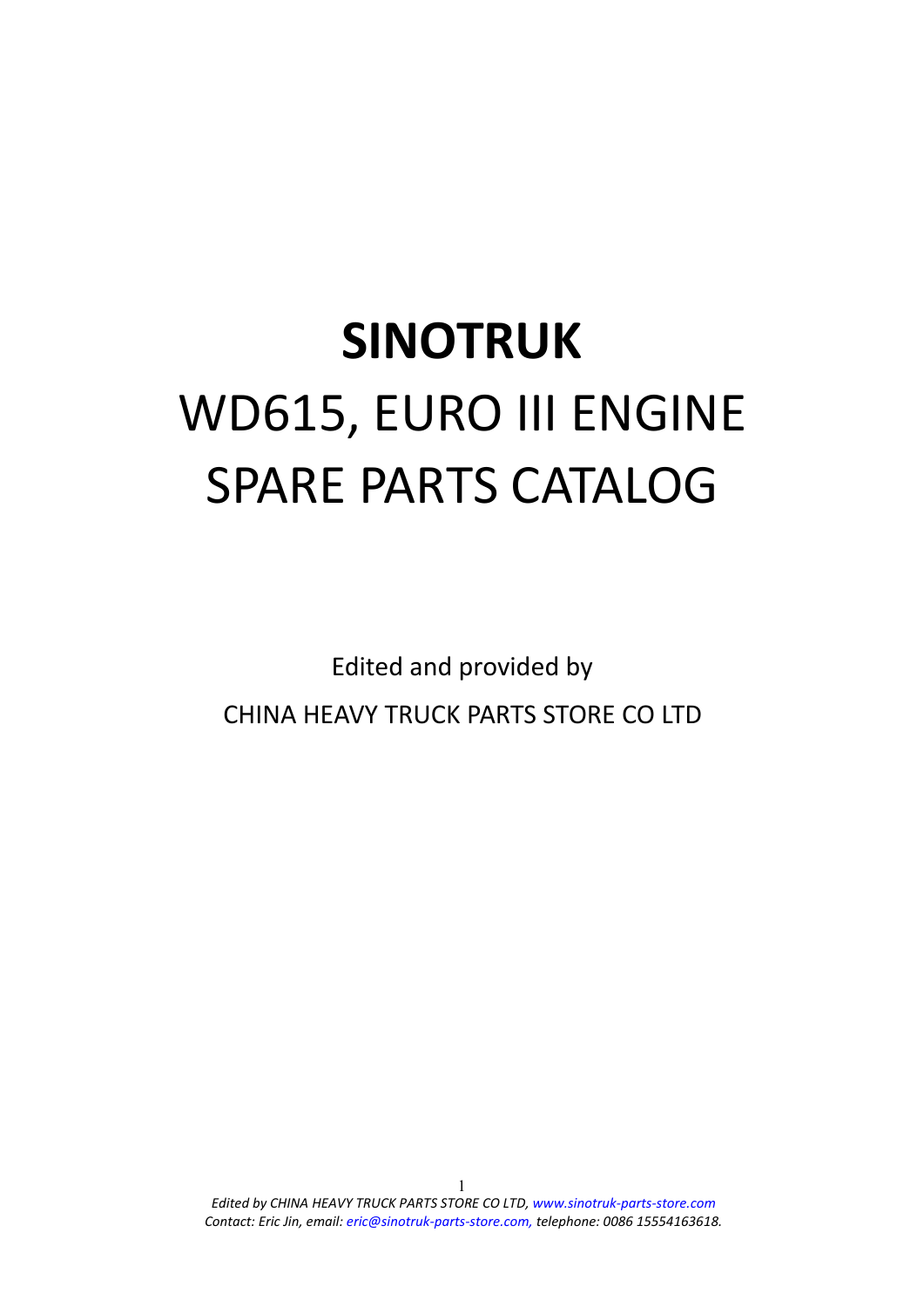# **INDEX**

| <b>CYLINDER BODY 1#</b>                      | Page 3  |
|----------------------------------------------|---------|
| <b>CYLINDER BODY 2#</b>                      | Page 6  |
| <b>CRANKSHAFT &amp; FLYWHEEL</b>             | Page 8  |
| PISTON & CONNECTING ROD                      | Page 10 |
| <b>CYLINDER CAP &amp; VALVE MECHANISM 1#</b> | Page 11 |
| <b>CYLINDER CAP &amp; VALVE MECHANISM 2#</b> | Page 13 |
| WATER PUMP & COOLING SYSTEM                  | Page 15 |
| <b>OIL PUMP &amp; FILTER</b>                 | Page 17 |
| <b>FUEL SUPPLY SYSTEM 1#</b>                 | Page 19 |
| <b>FUEL SUPPLY SYSTEM 2#</b>                 | Page 21 |
| AIR INLET & EXHAUST 1#                       | Page 25 |
| AIR INLET & EXHAUST 2#                       | Page 28 |
| <b>AIR COMPRESSOR</b>                        | Page 30 |
| <b>ELECTRONIC 1#</b>                         | Page 31 |
| <b>ELECTRONIC 2#</b>                         | Page 33 |
| <b>OIL PAN</b>                               | Page 34 |
| <b>PTO</b>                                   | Page 35 |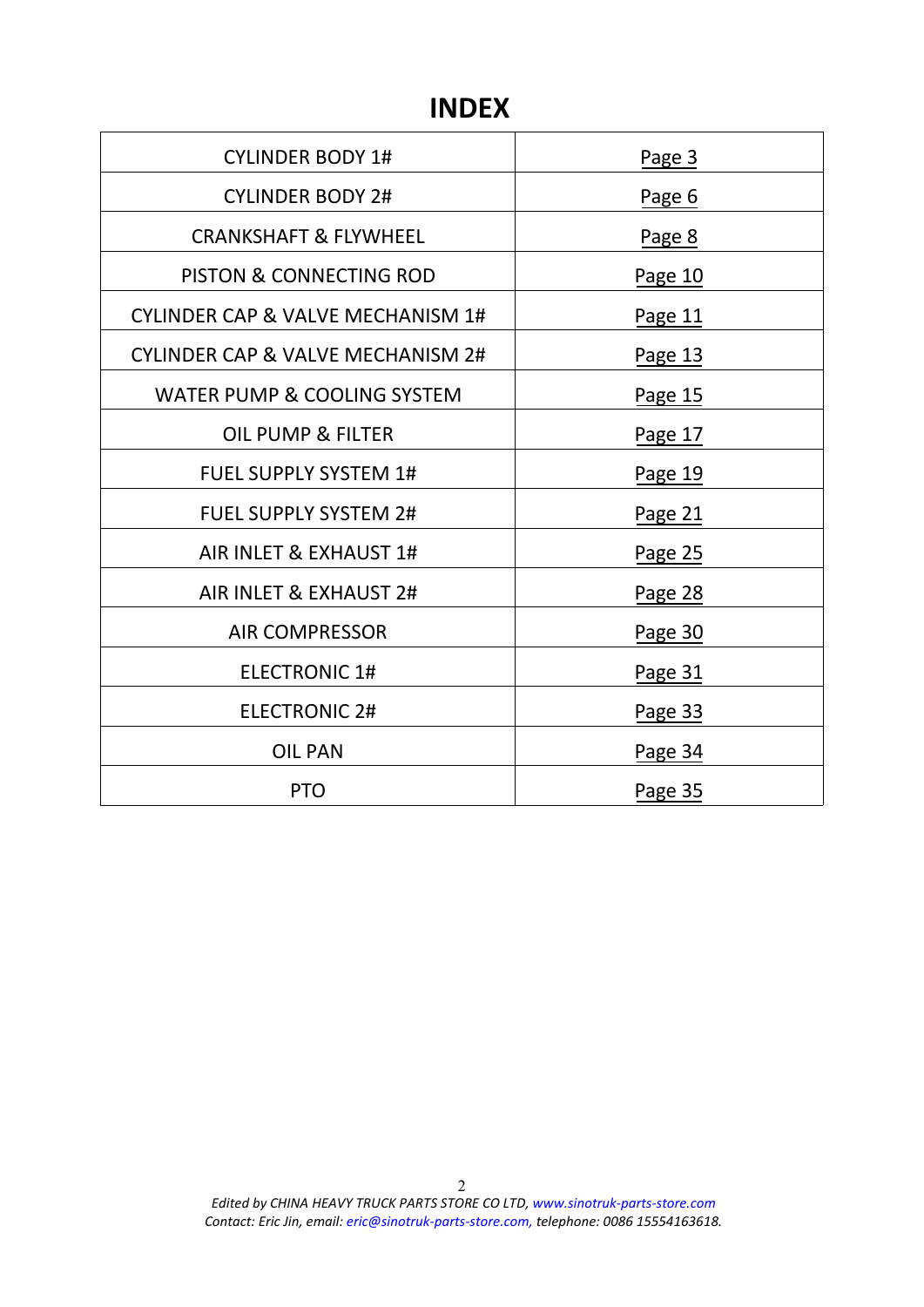<span id="page-2-0"></span>

|                | <b>CYLINDER BODY 1#</b>                     |              |  |
|----------------|---------------------------------------------|--------------|--|
|                | <b>WD615 EURO-III ENGINE PARTS CATALOGS</b> |              |  |
| Serial         | Name                                        | Part Number  |  |
| 1              | Cylinder block ass                          | AZ1096010190 |  |
| 1              | Cylinder block ass                          | AZ1096010020 |  |
| 1              | Cylinder block ass                          | AZ1099010077 |  |
| 1              | Cylinder block ass                          | AZ1099010081 |  |
| 1              | Cylinder block                              | AZ1096010134 |  |
| 1              | Cylinder block                              | AZ1095010010 |  |
| $\mathbf{1}$   | Cylinder block                              | AZ1099010078 |  |
| $\mathbf{1}$   | Cylinder block                              | AZ1099010079 |  |
| $\overline{2}$ | Crankcase                                   | 61500010366C |  |
| $\overline{2}$ | Crankcase                                   | 161500010369 |  |
| 3              | <b>Bracket</b>                              | VG1540010019 |  |
| 4              | <b>Bush</b>                                 | VG1560010029 |  |
| 5              | <b>Bush</b>                                 | VG2600010990 |  |
| 6              | Core plug                                   | 90003984080  |  |
| 7              | Core plug                                   | 90003989480  |  |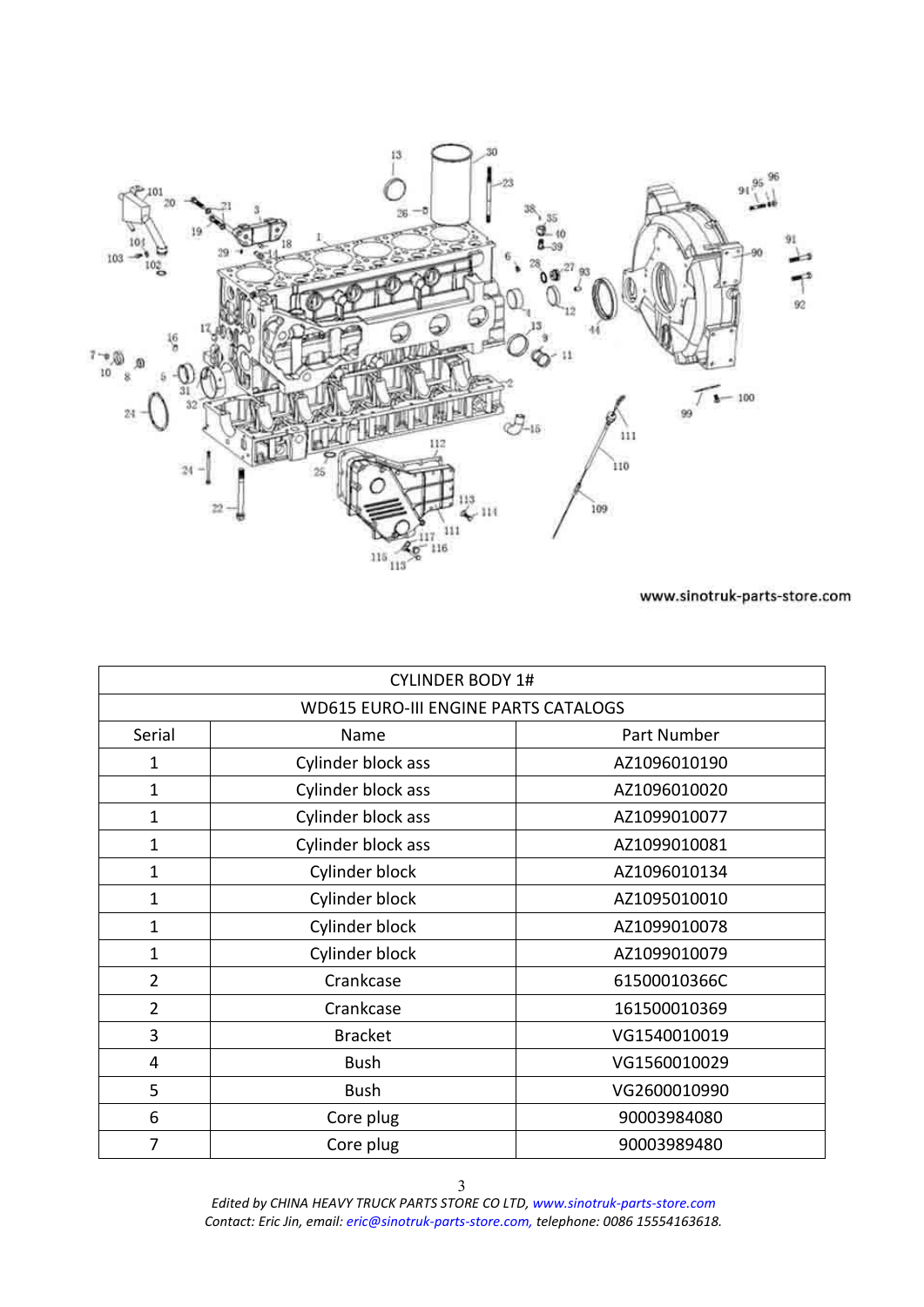| 8  | Core plug                | 90003989204  |
|----|--------------------------|--------------|
| 9  | Core plug                | 90003989289  |
| 10 | Core plug                | 90003982121  |
| 11 | Core plug                | 90003989215  |
| 12 | Core plug                | 90003989288  |
| 13 | Core plug                | 90003989210  |
| 14 | Connecting piece         | VG2600130026 |
| 15 | Pipe                     | VG2600070097 |
| 15 | Pipe                     | VG1460010011 |
| 16 | Dowel pin                | 90003901604A |
| 17 | Dowel pin                | Q5211220     |
| 18 | Dowel pin                | Q5211216     |
| 19 | <b>Bolt</b>              | 90003802650  |
| 20 | <b>Bolt</b>              | 90011350045  |
| 21 | Spring washer            | 90003931142  |
| 22 | <b>Bolt</b>              | VG14010114   |
| 22 | <b>Bolt</b>              | VG14010217   |
| 23 | Stud                     | VG1500010185 |
| 24 | <b>Bolt</b>              | 90003802493  |
| 25 | Gasket                   | VG1400010032 |
| 26 | Dowel pin                | 190003901604 |
| 27 | <b>Bolt</b>              | VG1460070011 |
| 28 | Spring dowel pin         | 90003909626  |
| 29 | <b>Bolt</b>              | 90003962051  |
| 30 | Liner                    | VG1540010006 |
| 31 | Main bearing             | VG1500010046 |
| 32 | Main bearing upper half  | VG1540010021 |
| 32 | Main bearing upper half  | VG1540010022 |
| 34 | Thrust bearing           | VG1500010125 |
| 35 | Spraying nozzle assembly | VG2600010659 |
| 35 | Spraying nozzle assembly | VG1560010090 |
| 35 | Spraying nozzle assembly | VG1560019090 |
| 38 | Spring dowel pin         | 90003909603  |
| 39 | <b>Bolt</b>              | 90003962621  |
| 40 | Gasket                   | VG9003080001 |
| 90 | Flywheel housing         | R61540010010 |
| 91 | <b>Bolt</b>              | VG1500010062 |
| 92 | <b>Bolt</b>              | VG1500010101 |
| 93 | Dowel pin                | 90003901604  |
|    |                          |              |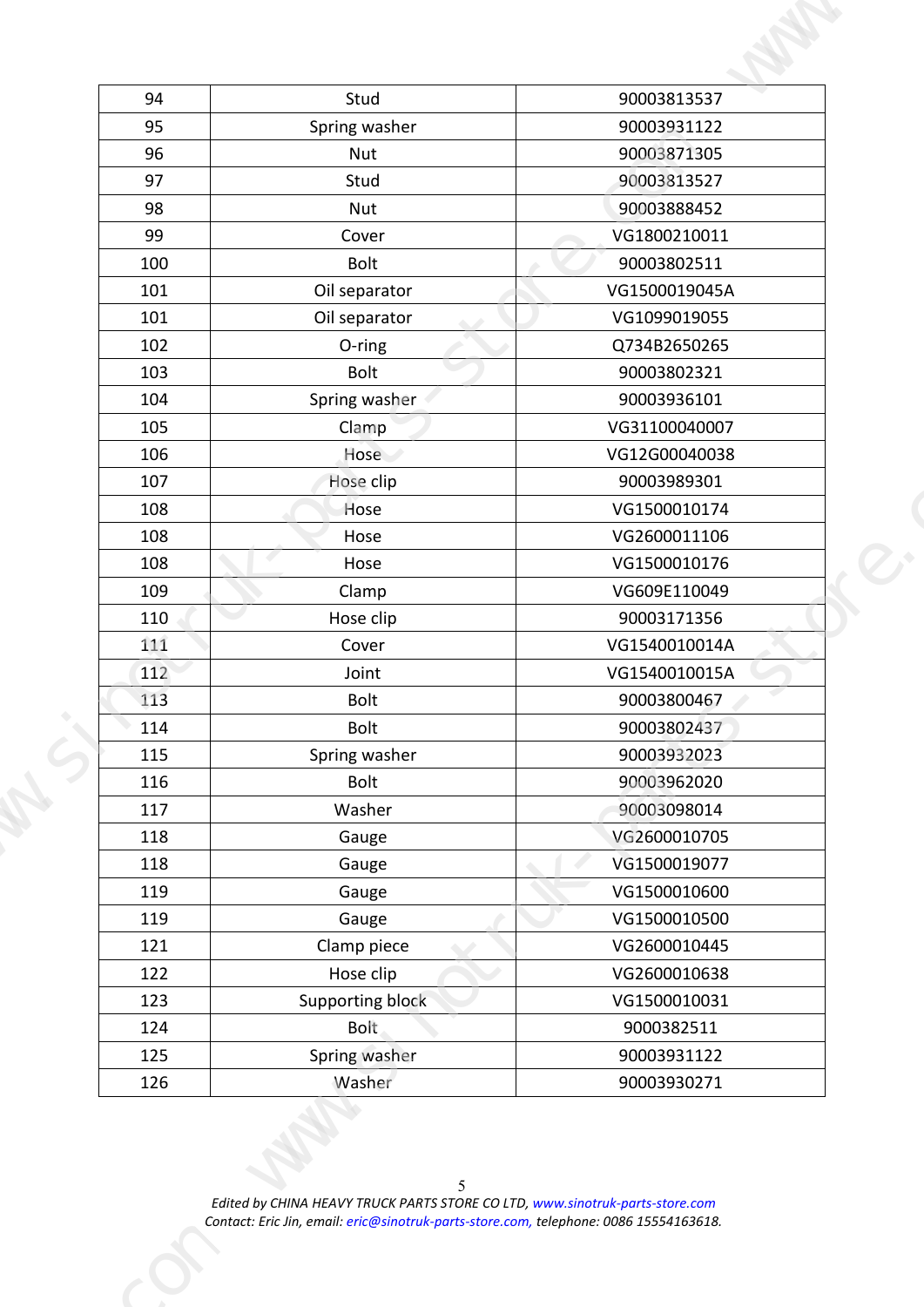<span id="page-5-0"></span>

|        | <b>CYLINDER BODY 2#</b>                     |               |
|--------|---------------------------------------------|---------------|
|        | <b>WD615 EURO-III ENGINE PARTS CATALOGS</b> |               |
| Serial | Name                                        | Part Number   |
| 41     | Front gasket                                | VG1047010038  |
| 44     | Back gasket                                 | VG1047010050  |
| 46     | Gear case                                   | 61557010008   |
| 47     | <b>Bolt</b>                                 | 90003802523   |
| 48     | <b>Bolt</b>                                 | 90003802561   |
| 49     | <b>Bolt</b>                                 | 90003802571   |
| 50     | Spring washer                               | 90003931122   |
| 51     | Gasket                                      | VG288730061   |
| 52     | Dowel pin                                   | 90003901507   |
| 53     | Gasket                                      | VG61000010134 |
| 54     | Front gasket bracket                        | VG2600010928  |
| 55     | Joint                                       | VG2600010934  |
| 56     | <b>Bolt</b>                                 | 90011260039   |
| 57     | Spring dowel pin                            | 90003900085   |
| 58     | Stud                                        | 90003813628   |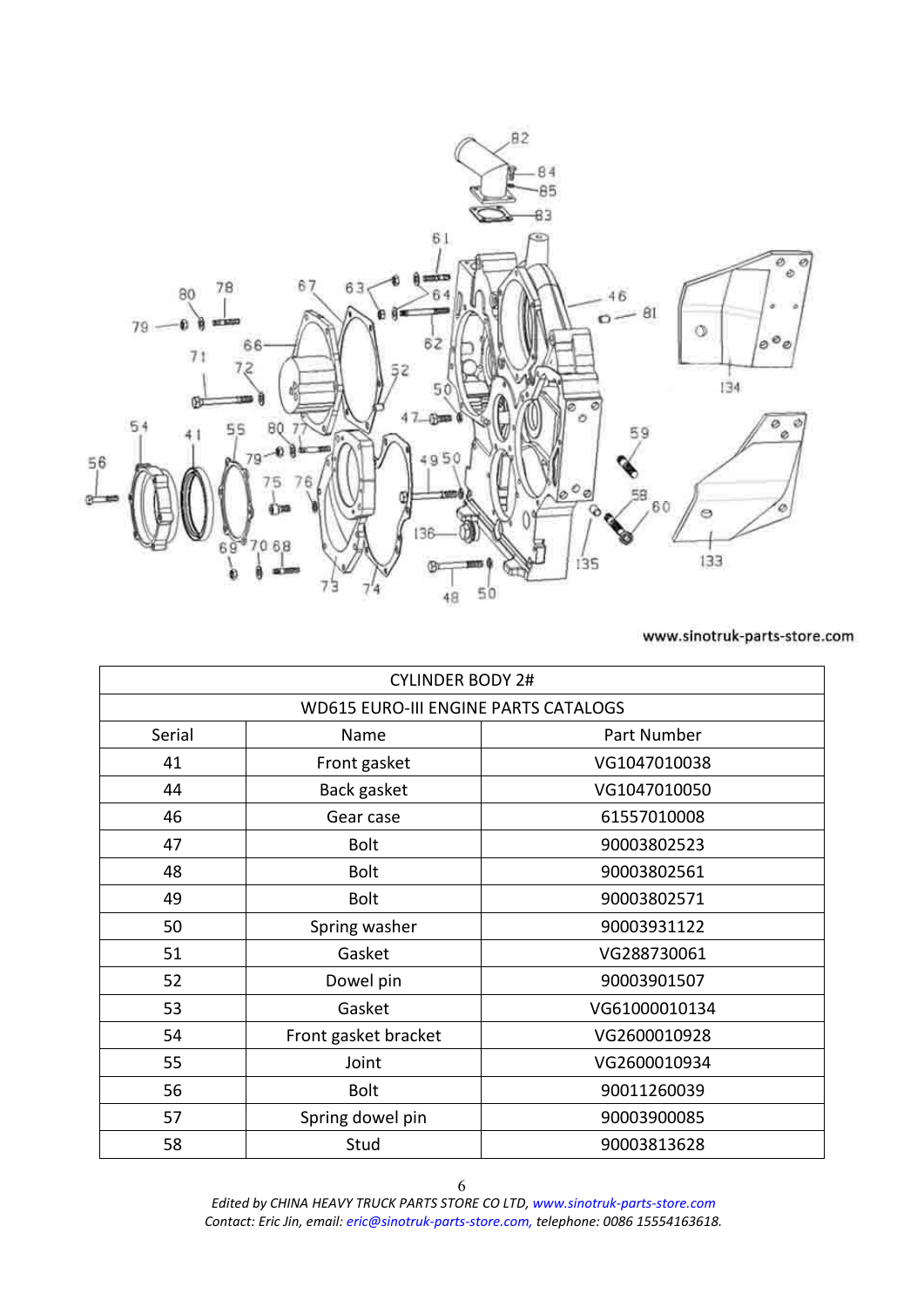| 59  | Stud          | 90003813638   |
|-----|---------------|---------------|
| 60  | <b>Nut</b>    | 90003888453   |
| 61  | Stud          | 90003813429   |
| 62  | Stud          | 90003813467   |
| 63  | <b>Nut</b>    | 90003871252   |
| 64  | Spring washer | 90003932023   |
| 65  | Stud          | 90003813447   |
| 66  | Cover         | VG2600010830  |
| 66  | Cover         | VG1560010069  |
| 67  | Joint         | VG14010040    |
| 68  | Stud          | 90003813429   |
| 69  | <b>Nut</b>    | 90003871252   |
| 70  | Spring washer | 90003932023   |
| 71  | <b>Bolt</b>   | 90003802576   |
| 72  | Spring washer | 90003932024   |
| 73  | Cover         | VG1500010008A |
| 74  | Joint         | VG14010070    |
| 75  | <b>Bolt</b>   | 90003862524   |
| 76  | Spring washer | 90003932025   |
| 77  | Stud          | 90003813443   |
| 78  | Stud          | 90003813429   |
| 79  | <b>Nut</b>    | 90003871252   |
| 80  | Spring washer | 90003932023   |
| 81  | Dowel pin     | 90003901507   |
| 82  | Nozzle        | VG1560010028  |
| 82  | Nozzle        | VG1500019039  |
| 83  | Joint         | VG14010086    |
| 84  | <b>Bolt</b>   | 90003802321   |
| 85  | Spring washer | 90003931082   |
| 131 | <b>Bolt</b>   | 90003802442   |
| 132 | Washer        | 90003930261   |
| 133 | Support       | VG9100590006  |
| 134 | Support       | VG9100590009  |
| 135 | Dowel pin     | 190003900085  |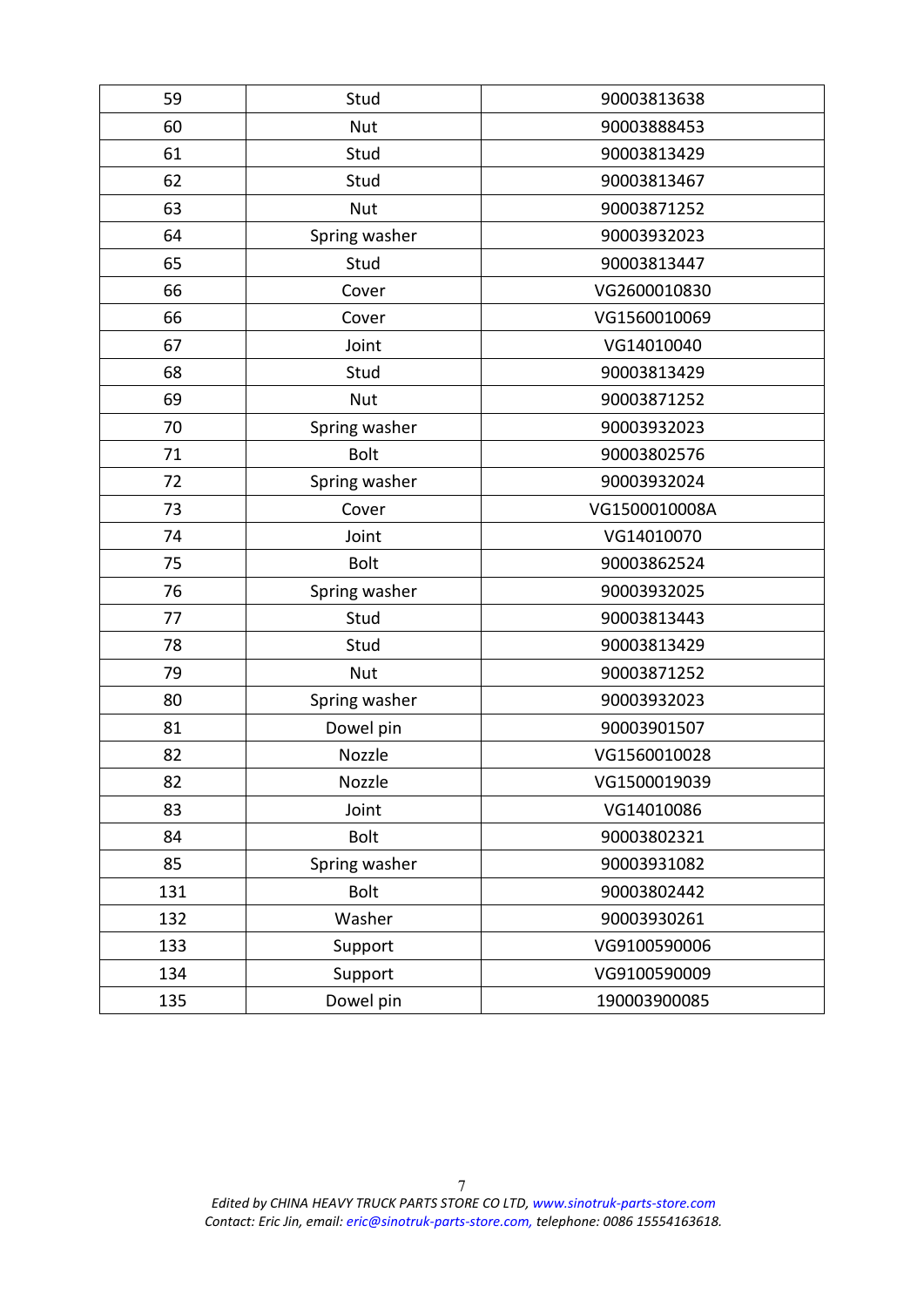<span id="page-7-0"></span>

| <b>CRANKSHAFT &amp; FLYWHEEL</b>            |                    |              |
|---------------------------------------------|--------------------|--------------|
| <b>WD615 EURO-III ENGINE PARTS CATALOGS</b> |                    |              |
| Serial                                      | Name               | Part Number  |
| $\mathbf{1}$                                | Crankshaft ass     | 61560020029  |
| $\mathbf{1}$                                | Crankshaft ass     | 61500020071  |
| $\mathbf{1}$                                | Crankshaft         | 61560020024  |
| $\mathbf{1}$                                | Crankshaft         | 61500020012  |
| $\overline{2}$                              | Jam                | VG1560029001 |
| 3                                           | Flange             | VG1500020070 |
| $\overline{4}$                              | Crankshaft gear    | VG14020038   |
| 5                                           | Key                | Q5510828     |
| 6                                           | Dowel pin          | 90003901418  |
| $\overline{7}$                              | Vibration damper   | VG1560020010 |
| $\overline{7}$                              | Vibration damper   | VG1540020003 |
| 8                                           | <b>Ribbed belt</b> | VG1062060007 |
| 8                                           | <b>Ribbed belt</b> | VG2600020253 |
| 8                                           | <b>Ribbed belt</b> | VG1062060006 |
| 9                                           | Belt pulley        | VG1560020020 |
| 9                                           | Belt pulley        | VG1062020001 |
| 10                                          | <b>Bolt</b>        | 90003802558  |
| 11                                          | Flywheel           | AZ1540020205 |
| 11                                          | Flywheel           | AZ1092020003 |
| 11                                          | Flywheel           | R61540020204 |
| 12                                          | <b>Bolt</b>        | VG1500020046 |
| 13                                          | Ring gear          | VG2600020208 |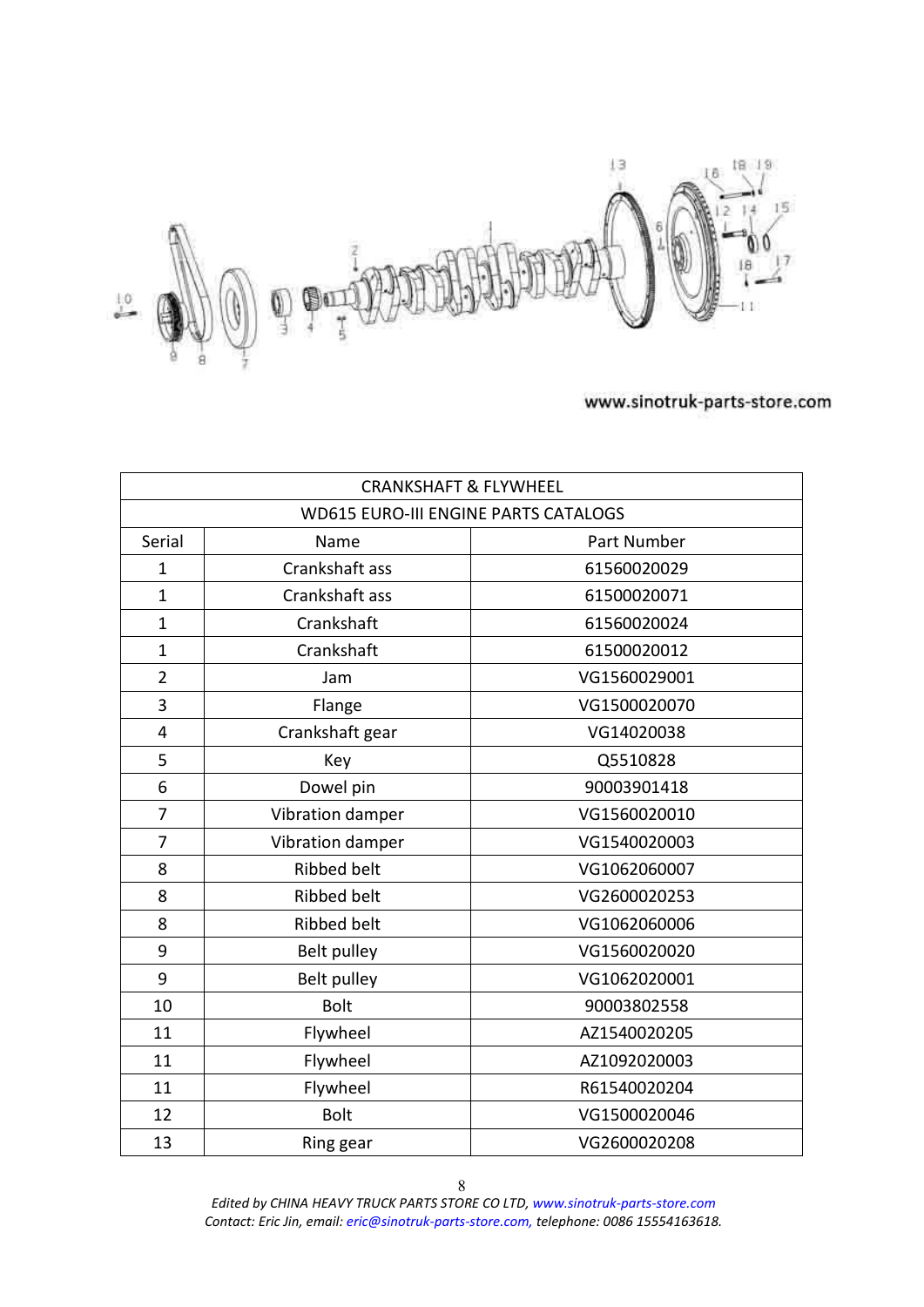| 14                  | <b>Ball bearing</b> | 90003311416 |
|---------------------|---------------------|-------------|
| Circlip<br>15       |                     | 90003934310 |
| 16<br>Spring washer |                     | 90003932024 |
| 17                  | <b>Bolt</b>         | 90003800579 |
| 18                  | Stud                | 90003813571 |
| 19                  | Nut                 | 90003871305 |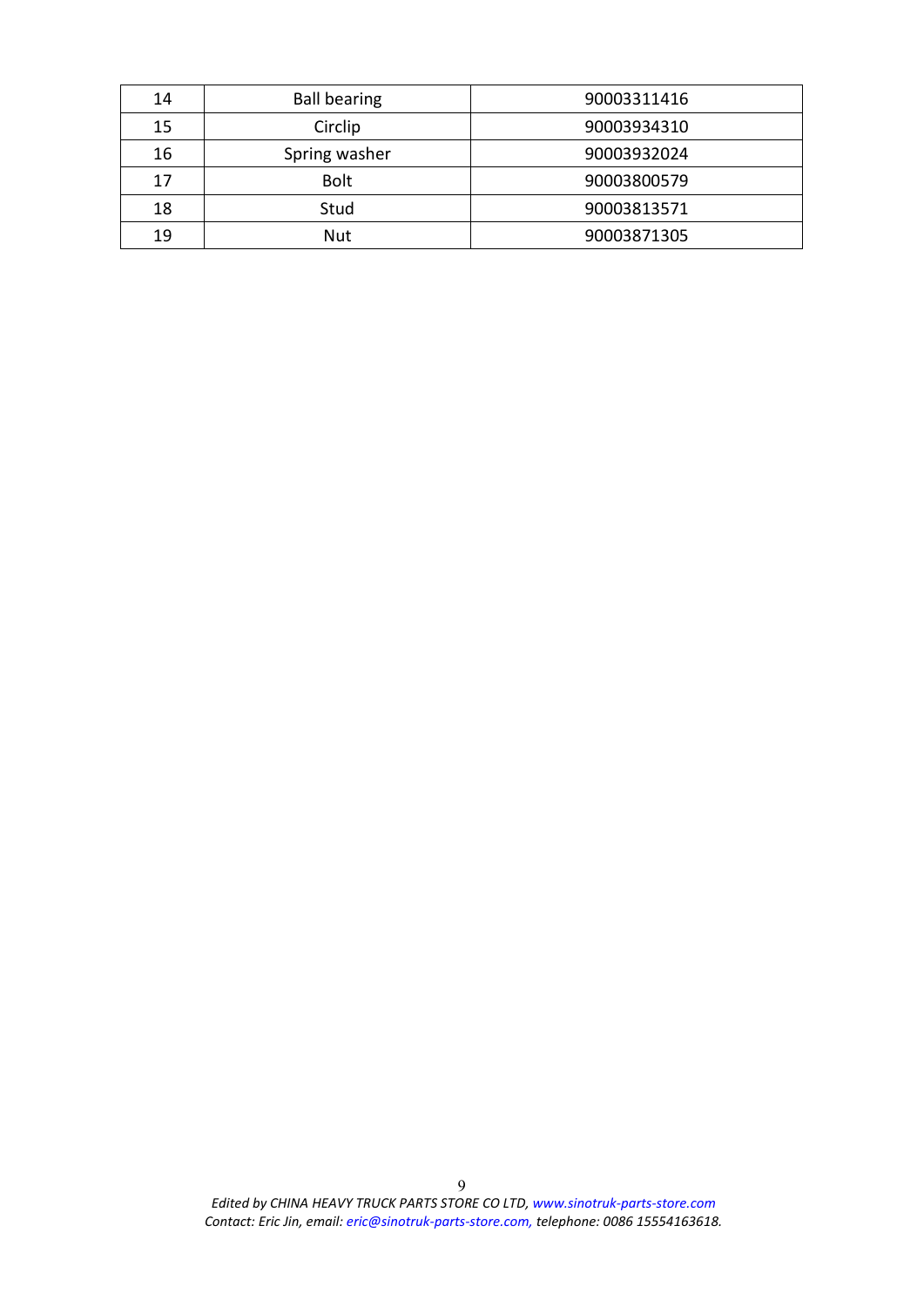<span id="page-9-0"></span>

| $\bigodot$ -11<br>$\sum_{12}$<br>⊨<br>www.sinotruk-parts-store.com<br>PISTON & CONNECTING ROD<br>WD615 EURO-III ENGINE PARTS CATALOGS<br>Part Number<br>Serial<br>Name<br>161500030008<br>Connecting rod<br>$\mathbf{1}$<br>161500030022<br>$\overline{2}$<br>Connecting rod cover<br>3 <sup>7</sup><br>Connecting rod bush<br>VG1500030077<br>VG1500030023<br>Connecting rod bolt<br>$\overline{4}$<br>VG1560037034<br>Connecting rod bearing<br>5 <sub>5</sub><br>Connecting rod bearing<br>VG1540030015<br>5 <sub>5</sub><br>Connecting rod bearing<br>VG1560037033<br>6<br>Connecting rod bearing<br>VG1540030016<br>6<br>VG1560030013<br>$\overline{7}$<br>Piston pin<br>Piston pin retaining ring<br>VG1560030012<br>8<br>VG1560030010<br>9<br>Piston<br>Piston<br>VG1560030004<br>9<br>VG1560037011<br>Piston<br>9<br>VG1540030006<br>Conical ring<br>10<br>Double ladder ring<br>VG1540030007<br>11<br>12<br>Spiral spring oil ring<br>VG1560030045 |  |  |
|-------------------------------------------------------------------------------------------------------------------------------------------------------------------------------------------------------------------------------------------------------------------------------------------------------------------------------------------------------------------------------------------------------------------------------------------------------------------------------------------------------------------------------------------------------------------------------------------------------------------------------------------------------------------------------------------------------------------------------------------------------------------------------------------------------------------------------------------------------------------------------------------------------------------------------------------------------------|--|--|
|                                                                                                                                                                                                                                                                                                                                                                                                                                                                                                                                                                                                                                                                                                                                                                                                                                                                                                                                                             |  |  |
|                                                                                                                                                                                                                                                                                                                                                                                                                                                                                                                                                                                                                                                                                                                                                                                                                                                                                                                                                             |  |  |
|                                                                                                                                                                                                                                                                                                                                                                                                                                                                                                                                                                                                                                                                                                                                                                                                                                                                                                                                                             |  |  |
|                                                                                                                                                                                                                                                                                                                                                                                                                                                                                                                                                                                                                                                                                                                                                                                                                                                                                                                                                             |  |  |
|                                                                                                                                                                                                                                                                                                                                                                                                                                                                                                                                                                                                                                                                                                                                                                                                                                                                                                                                                             |  |  |
|                                                                                                                                                                                                                                                                                                                                                                                                                                                                                                                                                                                                                                                                                                                                                                                                                                                                                                                                                             |  |  |
|                                                                                                                                                                                                                                                                                                                                                                                                                                                                                                                                                                                                                                                                                                                                                                                                                                                                                                                                                             |  |  |
|                                                                                                                                                                                                                                                                                                                                                                                                                                                                                                                                                                                                                                                                                                                                                                                                                                                                                                                                                             |  |  |
|                                                                                                                                                                                                                                                                                                                                                                                                                                                                                                                                                                                                                                                                                                                                                                                                                                                                                                                                                             |  |  |
|                                                                                                                                                                                                                                                                                                                                                                                                                                                                                                                                                                                                                                                                                                                                                                                                                                                                                                                                                             |  |  |
|                                                                                                                                                                                                                                                                                                                                                                                                                                                                                                                                                                                                                                                                                                                                                                                                                                                                                                                                                             |  |  |
|                                                                                                                                                                                                                                                                                                                                                                                                                                                                                                                                                                                                                                                                                                                                                                                                                                                                                                                                                             |  |  |
|                                                                                                                                                                                                                                                                                                                                                                                                                                                                                                                                                                                                                                                                                                                                                                                                                                                                                                                                                             |  |  |
|                                                                                                                                                                                                                                                                                                                                                                                                                                                                                                                                                                                                                                                                                                                                                                                                                                                                                                                                                             |  |  |
|                                                                                                                                                                                                                                                                                                                                                                                                                                                                                                                                                                                                                                                                                                                                                                                                                                                                                                                                                             |  |  |
|                                                                                                                                                                                                                                                                                                                                                                                                                                                                                                                                                                                                                                                                                                                                                                                                                                                                                                                                                             |  |  |
|                                                                                                                                                                                                                                                                                                                                                                                                                                                                                                                                                                                                                                                                                                                                                                                                                                                                                                                                                             |  |  |
|                                                                                                                                                                                                                                                                                                                                                                                                                                                                                                                                                                                                                                                                                                                                                                                                                                                                                                                                                             |  |  |
|                                                                                                                                                                                                                                                                                                                                                                                                                                                                                                                                                                                                                                                                                                                                                                                                                                                                                                                                                             |  |  |
|                                                                                                                                                                                                                                                                                                                                                                                                                                                                                                                                                                                                                                                                                                                                                                                                                                                                                                                                                             |  |  |
|                                                                                                                                                                                                                                                                                                                                                                                                                                                                                                                                                                                                                                                                                                                                                                                                                                                                                                                                                             |  |  |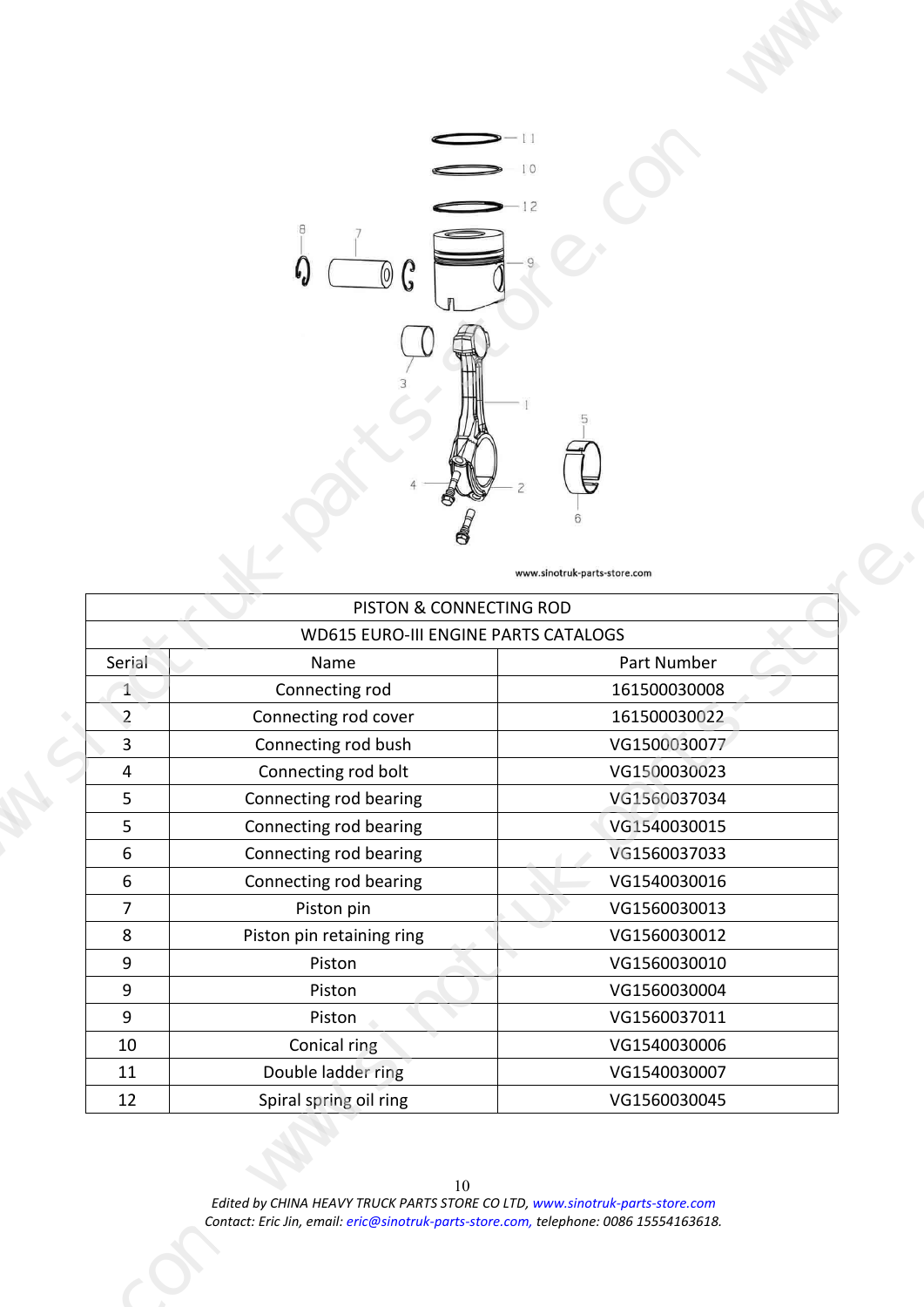<span id="page-10-0"></span>

| <b>CYLINDER CAP &amp; VALVE MECHANISM 1#</b> |                      |               |
|----------------------------------------------|----------------------|---------------|
| <b>WD615 EURO-III ENGINE PARTS CATALOGS</b>  |                      |               |
| Serial                                       | Part Number<br>Name  |               |
|                                              | Cylinder head        | AZ1096040028  |
| 2                                            | Ring (outlet)        | VG1560040057  |
| 3                                            | Ring (inlet)         | VG1560040037  |
| 4                                            | Valve guide          | VG1560040031  |
| 5                                            | Nozzle holder        | VG1096040001A |
| 6                                            | Nozzle holder gasket | VG1540040010  |
| 7                                            | <b>Bolt</b>          | VG1540040011  |
| 8                                            | Core plug            | 90003989721   |
| 9                                            | Core plug            | 90003989294   |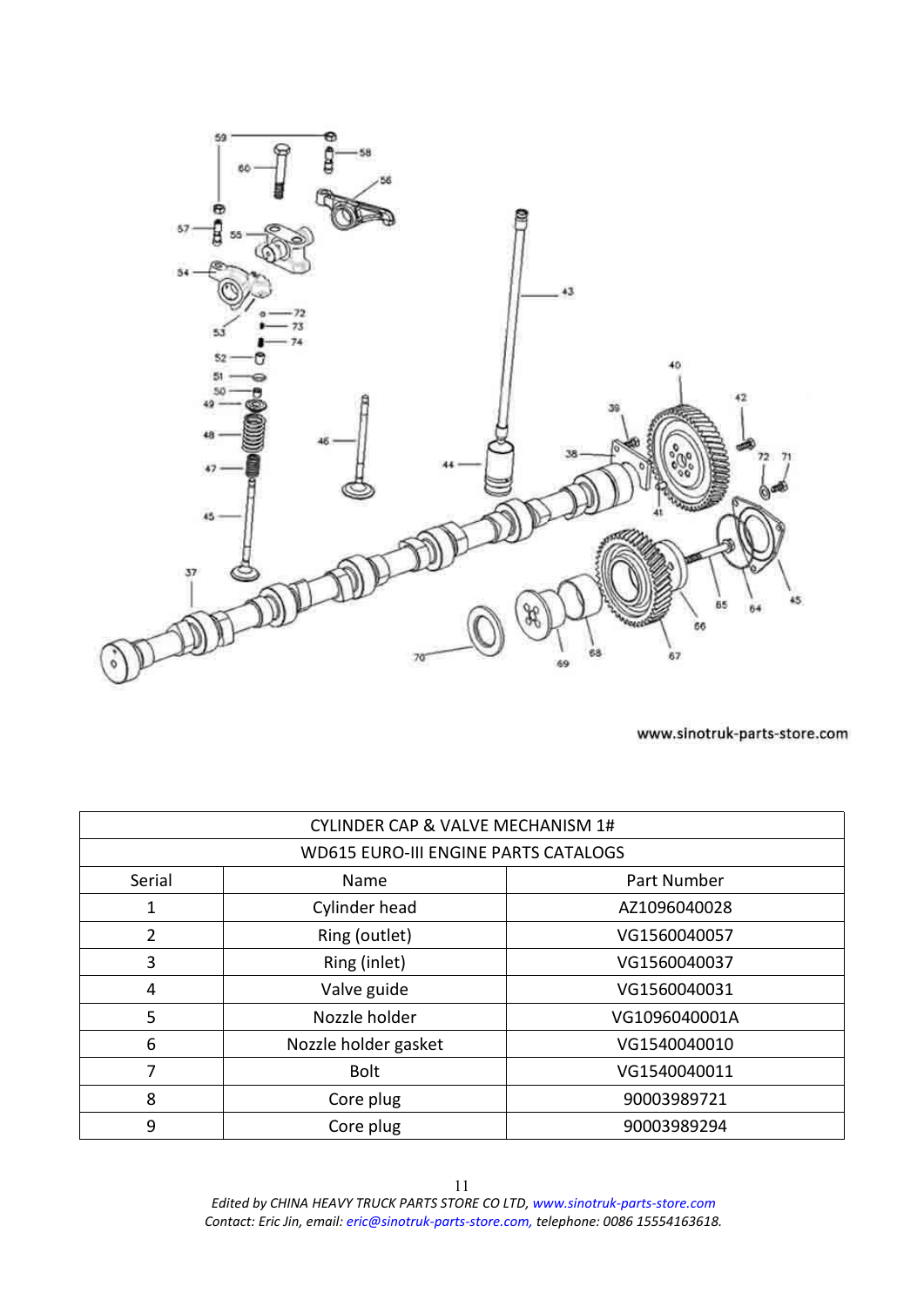| 10 | Joint                         | VG1500040065  |
|----|-------------------------------|---------------|
| 11 | Scraper                       | VG1560040032  |
| 12 | <b>Bolt</b>                   | VG1500040023  |
| 14 | <b>Nut</b>                    | VG1200040034  |
| 15 | Clip                          | VG1200040023A |
| 16 | Clip                          | VG1200040027  |
| 17 | Clamping yoke                 | VG1500040009  |
| 18 | Rocker cover                  | VG1500040067  |
| 19 | Ring                          | VG14040065    |
| 20 | <b>Bolt</b>                   | 90003800466   |
| 21 | <b>Bolt</b>                   | VG1096040021  |
| 22 | Spring washer                 | 90003932023   |
| 23 | <b>Bolt</b>                   | Q150B0610     |
| 24 | Spring washer                 | Q41806        |
| 25 | Support                       | VG1096080082  |
| 26 | Pipe                          | VG1096040330  |
| 27 | <b>Bolt</b>                   | 90003800466   |
| 28 | Spring washer                 | 90003932023   |
| 29 | Water outlet take over        | VG1096040332  |
| 30 | Water outlet take over gasket | VG1096040331  |
| 31 | Stud                          | 90003813467   |
| 32 | <b>Nut</b>                    | 90003871252   |
| 33 | Spring washer                 | 90003932023   |
| 34 | Washer                        | 90014040007   |
| 35 | Stud                          | 90003813429   |
| 36 | Connecting piece              | VG1500060045  |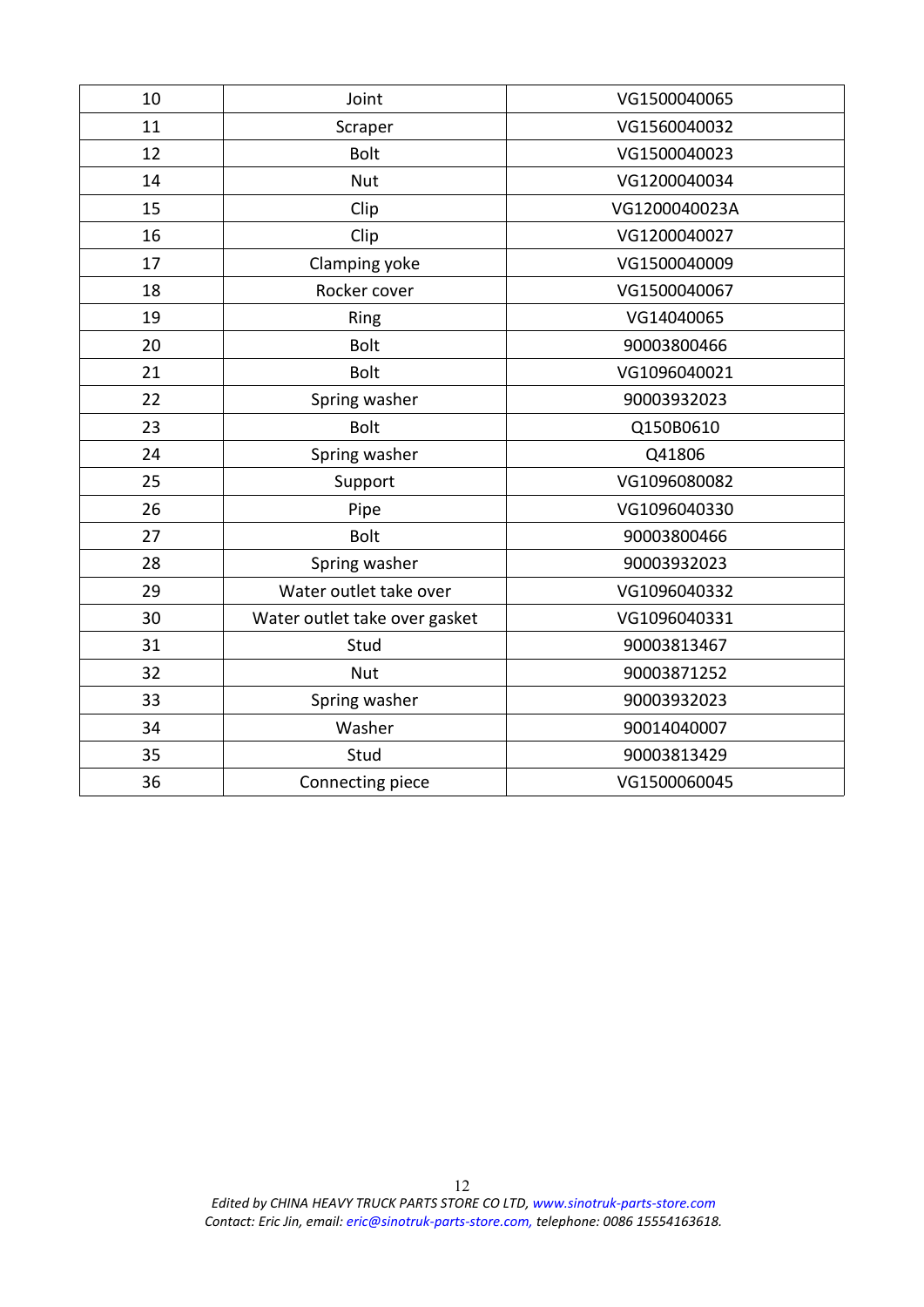<span id="page-12-0"></span>

|        | <b>CYLINDER CAP &amp; VALVE MECHANISM 2#</b> |              |
|--------|----------------------------------------------|--------------|
|        | <b>WD615 EURO-III ENGINE PARTS CATALOGS</b>  |              |
| Serial | Name                                         | Part Number  |
| 37     | Camshaft                                     | VG1500050096 |
| 38     | Flange                                       | VG14050133   |
| 39     | <b>Bolt</b>                                  | 90003802411  |
| 40     | Camshaft gear                                | VG14050053   |
| 41     | Dowel pin                                    | 90003901409  |
| 42     | <b>Bolt</b>                                  | 90003802443  |
| 43     | Push rod assembly                            | VG1500050070 |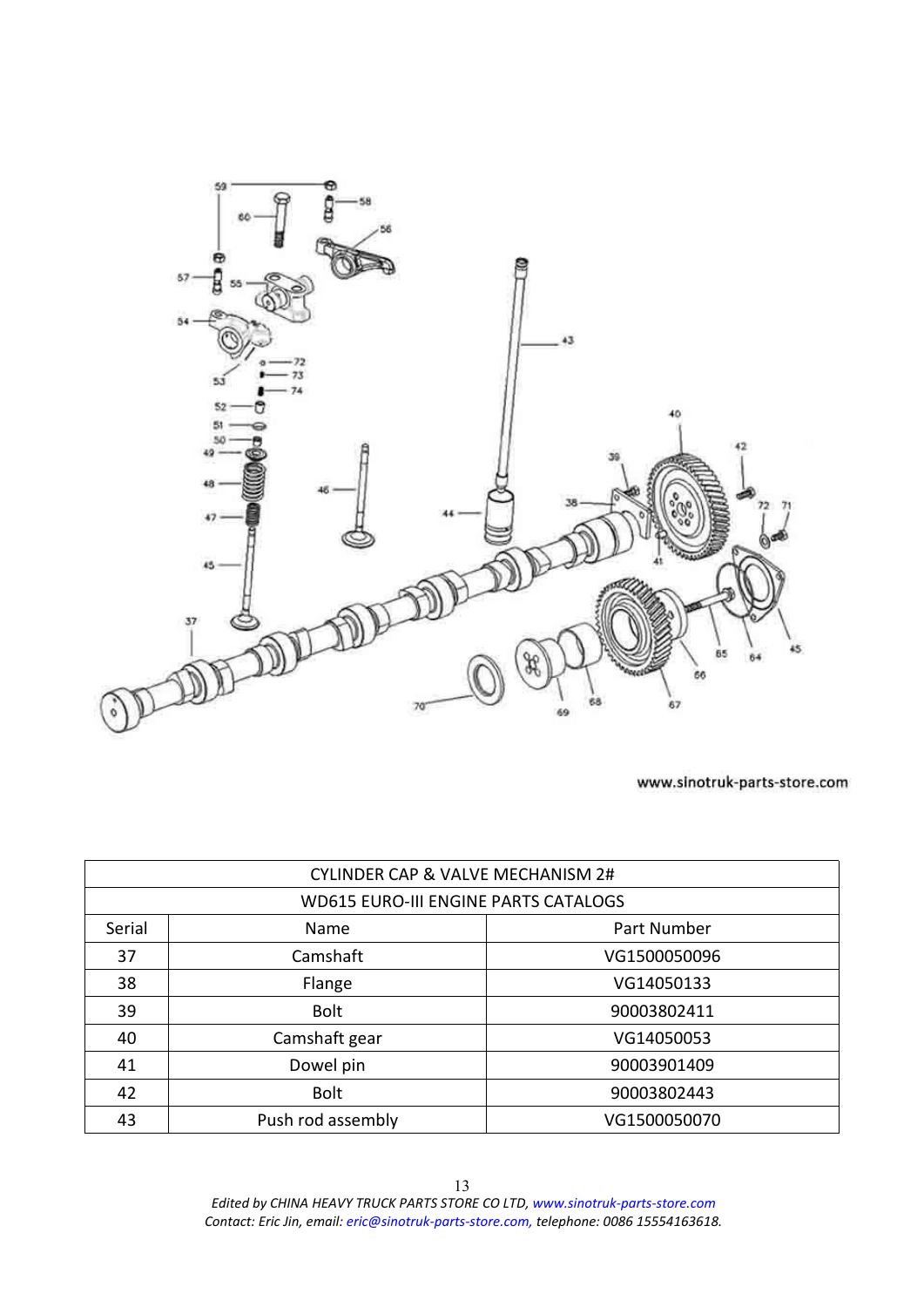| 44 | Push rod                | VG1500050032  |
|----|-------------------------|---------------|
| 45 | Outlet valve            | VG1560050041  |
| 45 | Outlet valve            | VG1560050027  |
| 46 | Inlet valve             | VG1560051001  |
| 47 | Valve spring            | VG1500050001  |
| 48 | Valve spring            | VG1500050002  |
| 49 | Spring plate            | VG1500050109  |
| 50 | Valve cone              | VG1500050025  |
| 51 | Valve cap               | VG1500050105  |
| 52 | Rocker arm piston       | VG1500050044  |
| 53 | pin                     | 90016220001   |
| 54 | Outlet valve rocker arm | VG1500050041  |
| 55 | Rocker arm pedestal     | VG1500050122A |
| 56 | Inlet valve rocker arm  | VG14050048    |
| 57 | <b>Bolt</b>             | VG1500050017  |
| 58 | <b>Bolt</b>             | VG14050010    |
| 59 | <b>Nut</b>              | VG2130050065  |
| 60 | <b>Bolt</b>             | Q150B12100TF2 |
| 61 | Cover                   | VG1560050045  |
| 62 | <b>Bolt</b>             | 90003802411   |
| 63 | Spring washer           | 90003932023   |
| 64 | O-ring                  | 90003120602   |
| 65 | <b>Bolt</b>             | VG1560050059  |
| 66 | Clamp                   | VG1560050045  |
| 67 | Intermediate gear       | VG1560050052  |
| 68 | Holder                  | VG1560050051  |
| 69 | Intermediate gear-axle  | VG1540059031  |
| 70 | Intermediate gear joint | VG1540059032  |
| 71 | Clip                    | VG1500040012  |
| 72 | <b>Steel ball</b>       | 90016210015   |
| 73 | Spring                  | VG1500050036  |
| 74 | Spring                  | VG1500050026  |
| 75 | Eye screw               | VG14010388    |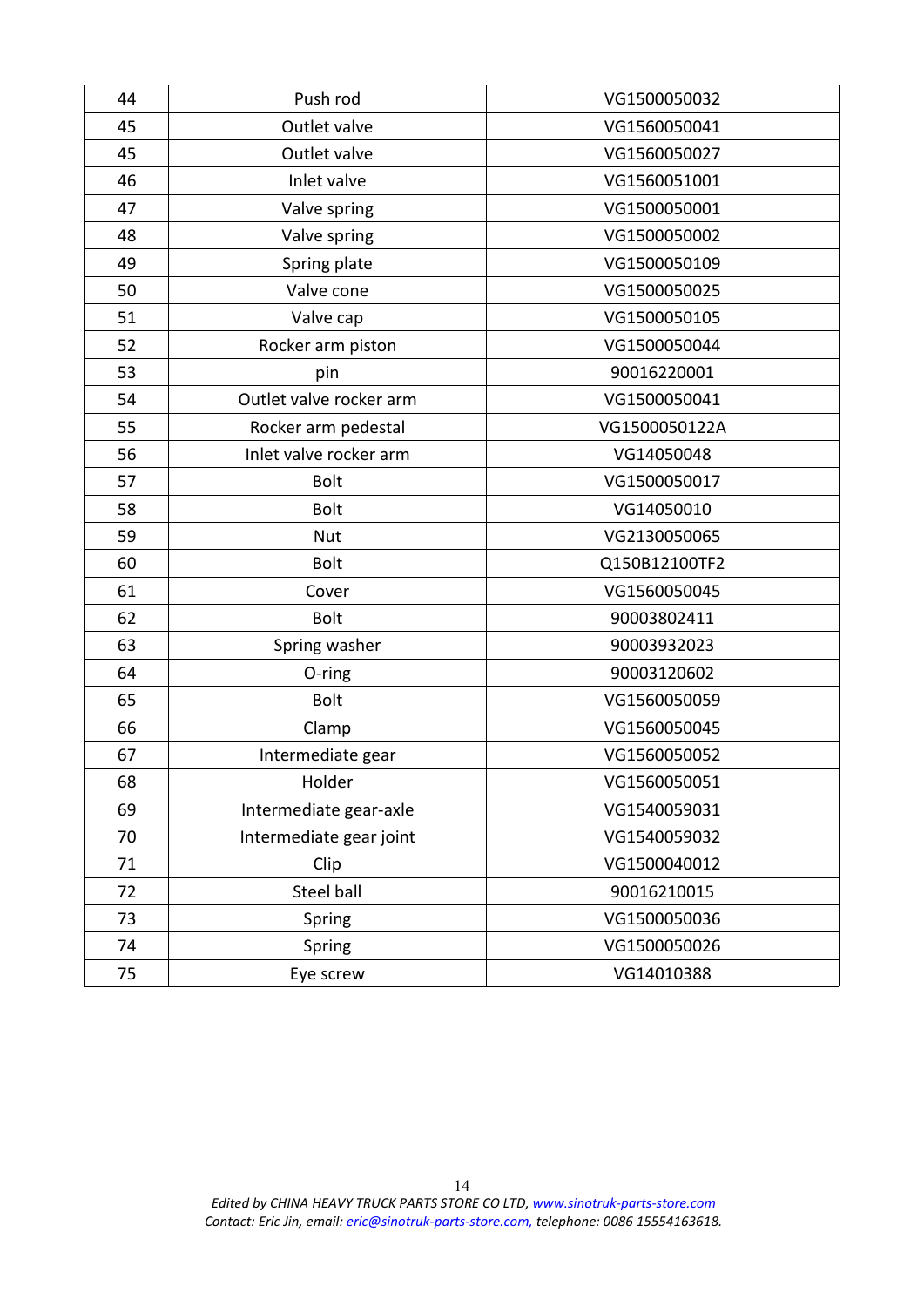<span id="page-14-0"></span>

| >10                                              |                                              |                              |  |
|--------------------------------------------------|----------------------------------------------|------------------------------|--|
|                                                  | 龝                                            |                              |  |
|                                                  |                                              |                              |  |
|                                                  |                                              | www.sinotruk-parts-store.com |  |
|                                                  | WATER PUMP & COOLING SYSTEM                  |                              |  |
| Serial                                           | WD615 EURO-III ENGINE PARTS CATALOGS<br>Name | Part Number                  |  |
| 13<br>$\mathbf{1}$                               | Spring washer<br>Water pump housing          | 90003932023<br>VG1500060051  |  |
| $\mathbf{1}$<br>$\overline{2}$<br>$\overline{2}$ | Water pump housing<br>Gasket                 | VG1062060010<br>VG140608     |  |
| $\overline{3}$                                   | Gasket<br>Fan                                | VG1500060108<br>VG2600060446 |  |
| $\overline{3}$<br>$\overline{3}$                 | Fan<br>Fan                                   | VG1500060447<br>VG1099060201 |  |
| $\overline{4}$<br>$\overline{4}$                 | Stud<br>Stud                                 | 90003813148<br>Q12010170F3   |  |
| $5\overline{)}$<br>$5\overline{)}$               | Intermediate piece<br>Intermediate piece     | VG1500060240<br>VG1500060241 |  |
| 6<br>$\overline{7}$                              | Intermediate piece<br>Connecting piece       | VG1038060002<br>VG1560060004 |  |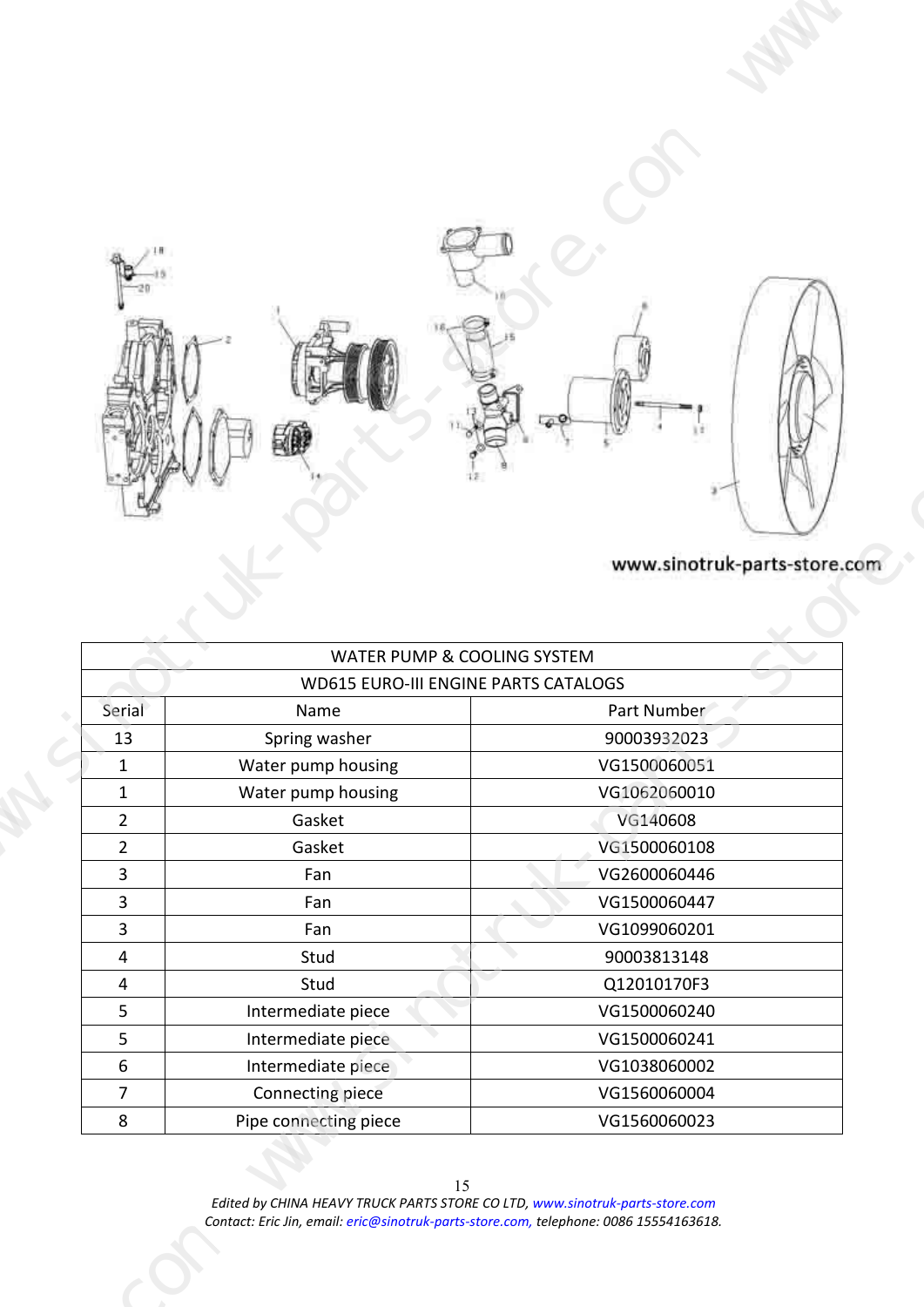| 8  | Pipe connecting piece    | VG1560060022A |
|----|--------------------------|---------------|
| 9  | Joint                    | VG14060024    |
| 10 | Thermostat               | VG1096069601  |
| 10 | Thermostat               | VG1099060001  |
| 10 | Thermostat               | VG1096069602  |
| 10 | Thermostat               | VG1099060004  |
| 11 | <b>Bolt</b>              | 90003800467   |
| 12 | <b>Bolt</b>              | 90003802424   |
| 14 | Roll                     | VG2600060313  |
| 15 | Hose                     | VG1096060033  |
| 15 | Hose                     | VG6100060276  |
| 16 | Hose clamp               | 90003989308   |
| 17 | Nut                      | 90003888452   |
| 17 | Nut                      | 90003888451   |
| 18 | <b>Bolt</b>              | Q218B1625     |
| 19 | Spring lockwasher        | 190003931182  |
| 20 | Water pump grease nozzle | VG2600060456  |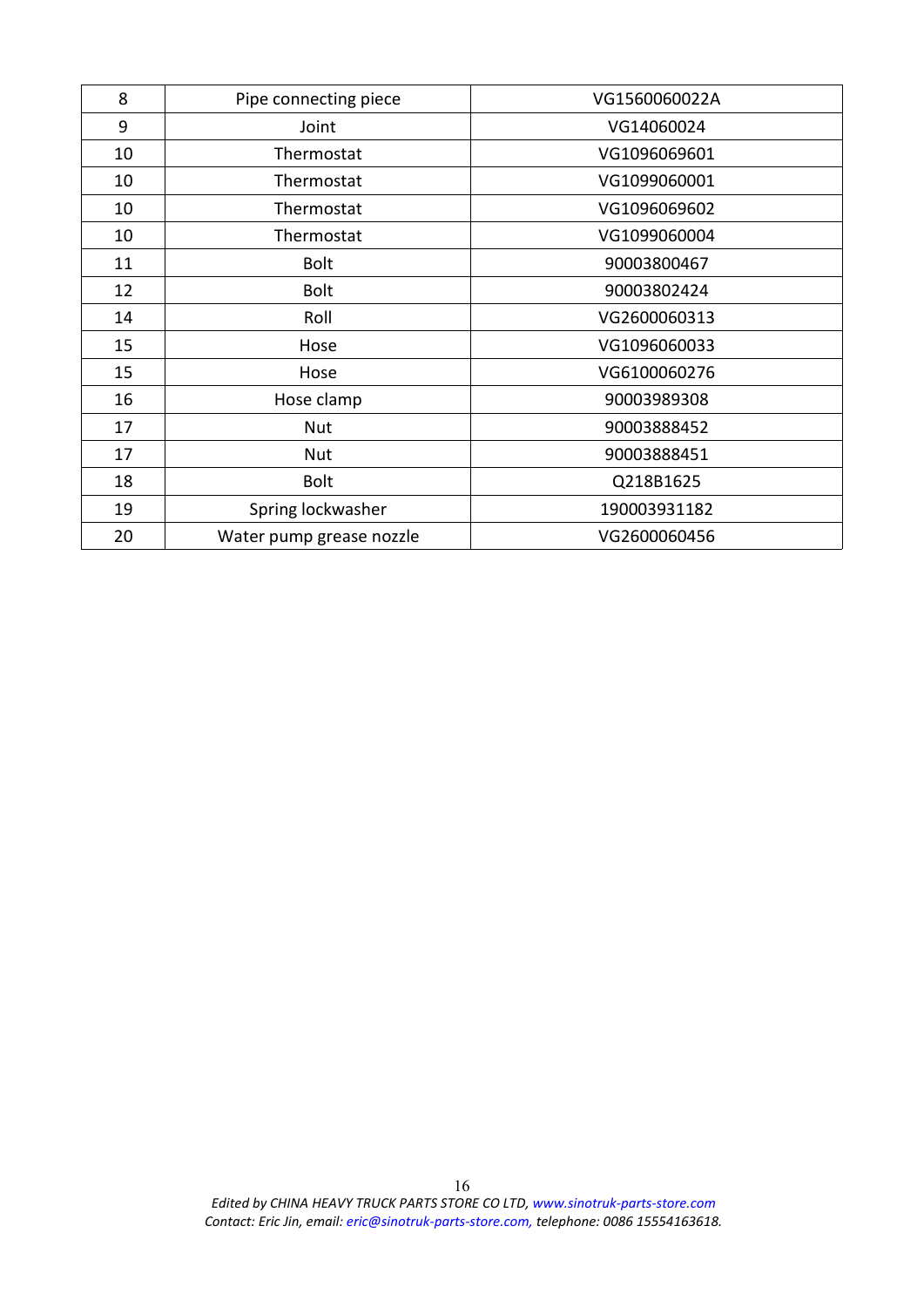<span id="page-16-0"></span>

| OIL PUMP & FILTER |               |                                             |  |  |
|-------------------|---------------|---------------------------------------------|--|--|
|                   |               | <b>WD615 EURO-III ENGINE PARTS CATALOGS</b> |  |  |
| Serial            | Name          | Part Number                                 |  |  |
| 1                 | Gasket        | VG14070055                                  |  |  |
| $\mathcal{P}$     | Oil pump ass  | VG1500070021                                |  |  |
| 3                 | Strainer      | VG1800070051                                |  |  |
| 3                 | Strainer      | VG1800070052                                |  |  |
| 4                 | Washer        | VG140778                                    |  |  |
| 5                 | <b>Bolt</b>   | 90003802523                                 |  |  |
| 6                 | Washer        | 90003930271                                 |  |  |
| 7                 | Spring washer | 90003931122                                 |  |  |
| 8                 | Gear          | VG14070061                                  |  |  |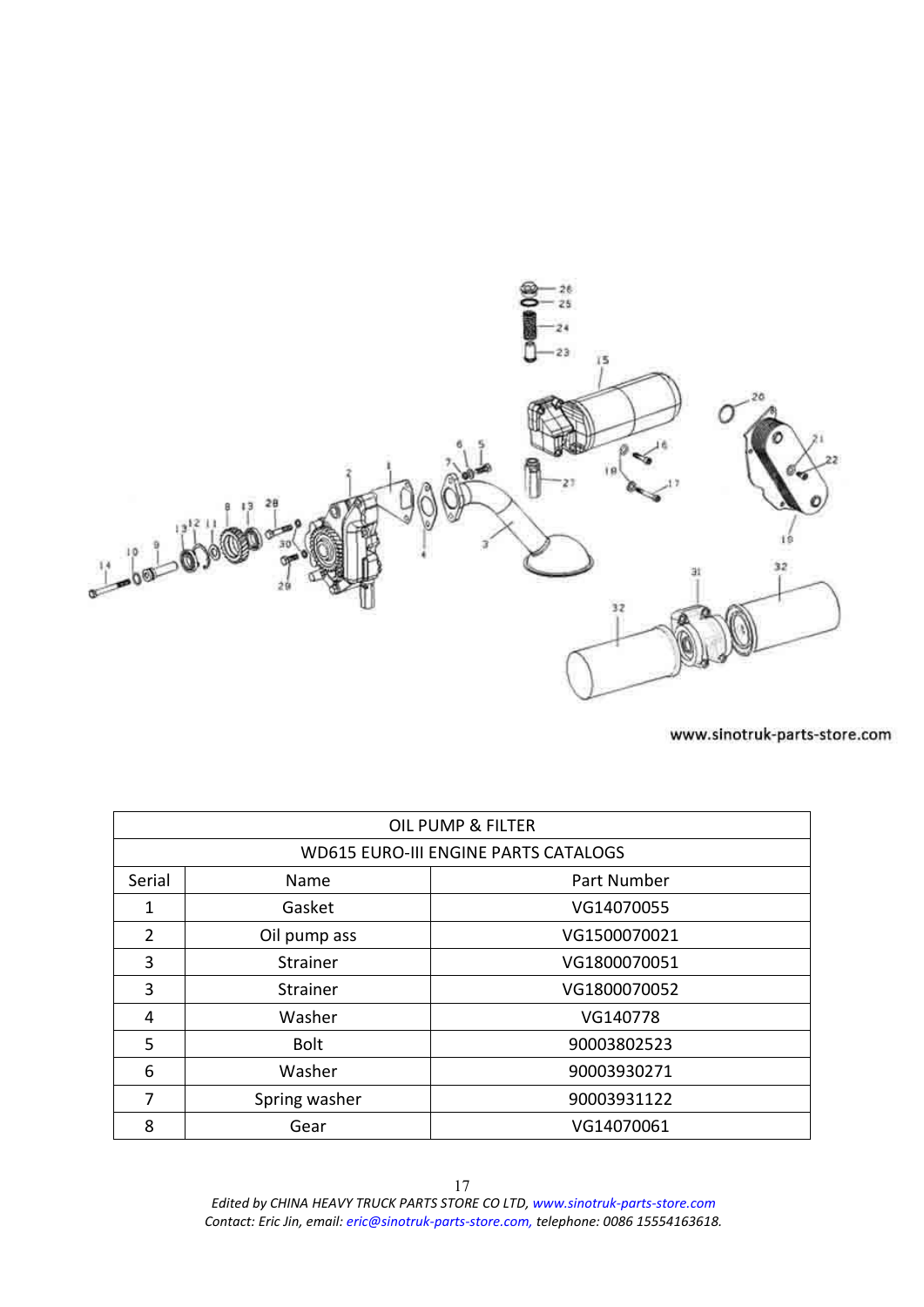| 9  | Gear axle            | VG14070056    |
|----|----------------------|---------------|
| 10 | O-ring               | VG14070155    |
| 11 | Intermediate ring    | VG14070049    |
| 12 | Ring                 | 90003934732   |
| 13 | Angular ball bearing | 90003311410   |
| 14 | <b>Bolt</b>          | 90003802578   |
| 15 | Oil filter ass       | VG1540070005  |
| 16 | Socket bolt          | 90003862443   |
| 17 | Socket bolt          | 90003862482   |
| 18 | Spring washer        | 90003932023   |
| 19 | Oil cooler           | VG1500010334  |
| 19 | Oil cooler           | VG1500010335  |
| 20 | Gasket               | VG1400010032  |
| 21 | Socket bolt          | 90003862419   |
| 22 | Spring washer        | 90003932023   |
| 23 | Safety valve         | VG14070069    |
| 24 | Safety valve spring  | VG14070068    |
| 25 | Gasket               | VG2600010735  |
| 26 | Socket bolt          | 90003962051   |
| 27 | Pressure limit valve | VG1500070097  |
| 28 | <b>Bolt</b>          | 90003800551   |
| 29 | <b>Bolt</b>          | 90003802527   |
| 30 | Spring washer        | 90003931122   |
| 31 | Oil filter body      | VG1500070051  |
| 32 | Oil filter           | VG61000070005 |
|    |                      |               |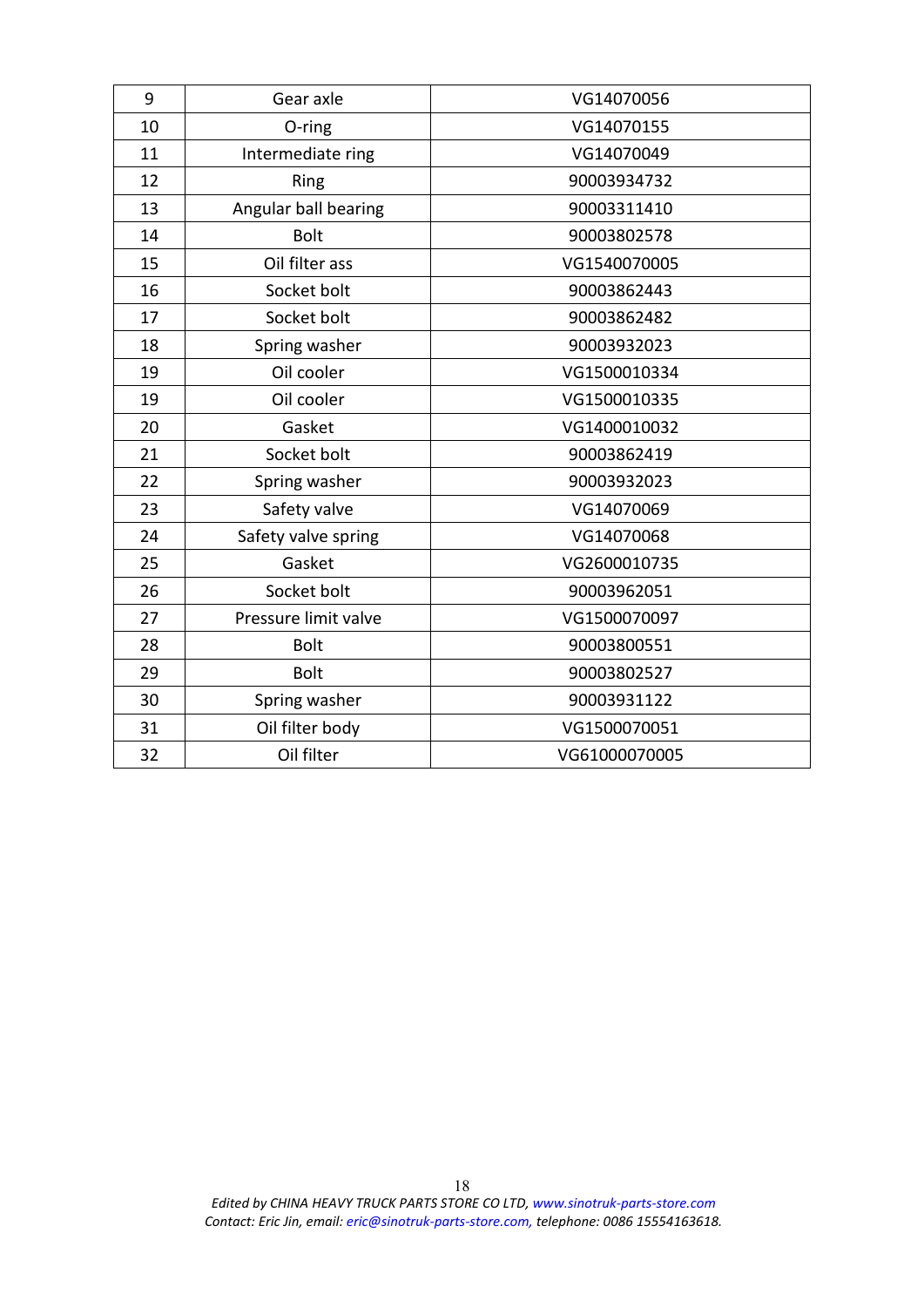<span id="page-18-0"></span>

| <b>FUEL SUPPLY SYSTEM 1#</b>                |                 |               |  |  |
|---------------------------------------------|-----------------|---------------|--|--|
| <b>WD615 EURO-III ENGINE PARTS CATALOGS</b> |                 |               |  |  |
| Serial                                      | Name            | Part Number   |  |  |
|                                             | Coupling flange | VG1540080299  |  |  |
|                                             | Spring sheets   | VG1540080004B |  |  |
| ว                                           | <b>Bush</b>     | VG1540080295  |  |  |
|                                             | <b>Bush</b>     | VG1540080296  |  |  |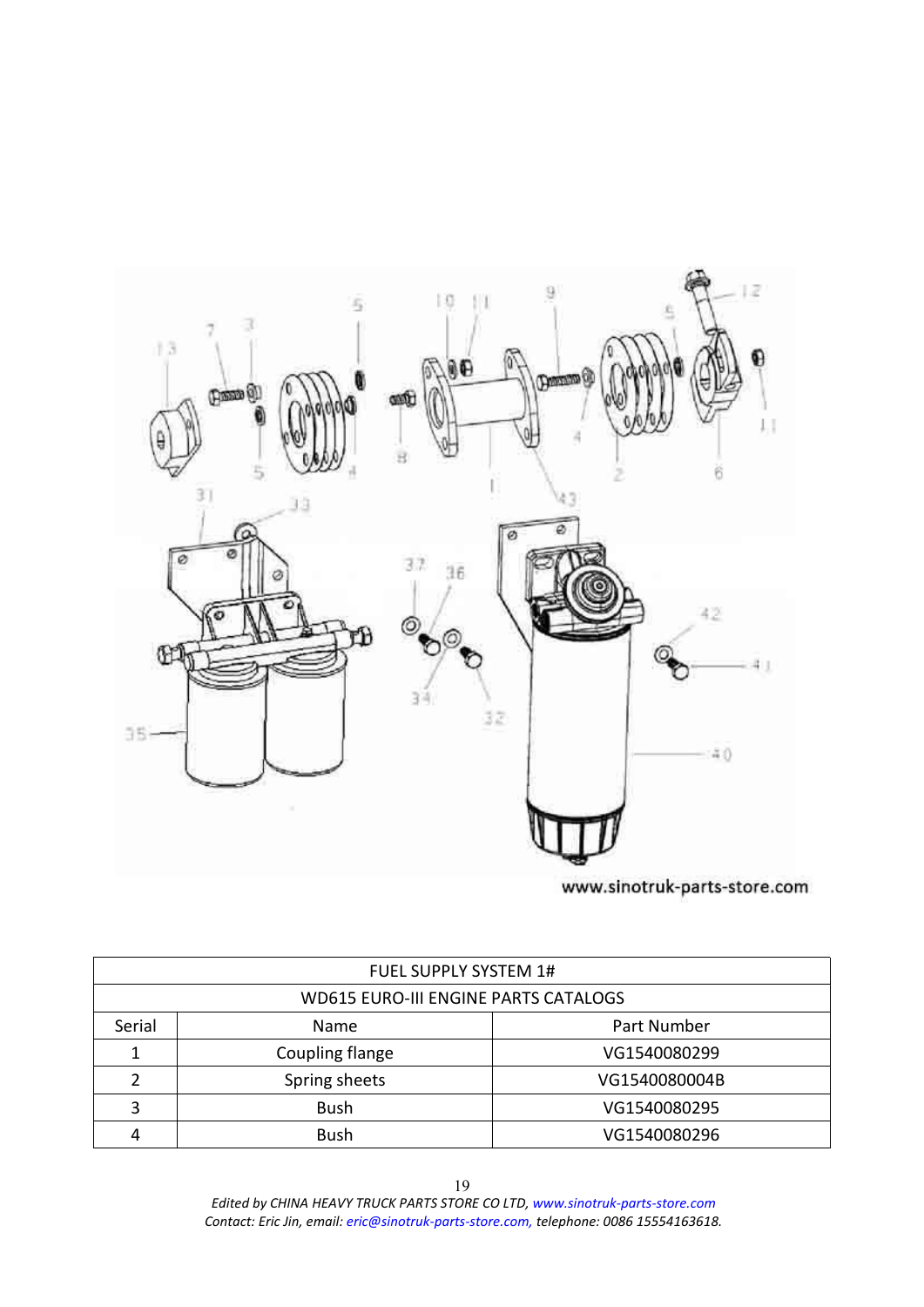| $5\overline{)}$     | Washer                    | VG1540080007B                 |  |
|---------------------|---------------------------|-------------------------------|--|
| $6\overline{6}$     | Injection adjusting block | VG1540080293                  |  |
| $\overline{7}$<br>8 | Bolt<br>Bolt              | 90003802544<br>90003802513    |  |
| 9                   | Bolt                      | 90003802536                   |  |
| 10                  | Washer                    | VG1540080297                  |  |
| 11                  | Nut                       | 90003871308                   |  |
| 12<br>13            | Bolt                      | VG1500089018                  |  |
| 31                  | Flange<br>Bracket         | VG1540080292A<br>VG1540080126 |  |
| 32                  | Bolt                      | 90003802523                   |  |
| 33                  | Washer                    | 90003930012                   |  |
| 34                  | Spring washer             | 90003932024                   |  |
| 35<br>36            | Fuel filter<br>Bolt       | VG1540080030A<br>90003802527  |  |
| 37                  | Washer                    | 90003931122                   |  |
| 38                  | Overflow valve            | VG1540080022                  |  |
| 39                  | Washer                    | VG2600080200                  |  |
| 40                  | Fuel filter               | VG1540080132A                 |  |
| 41<br>42            | Bolt<br>Spring washer     | 90003802523<br>90003931122    |  |
| 43                  | Coupling                  | VG1540080300                  |  |
|                     |                           | $\overline{\phantom{0}}$      |  |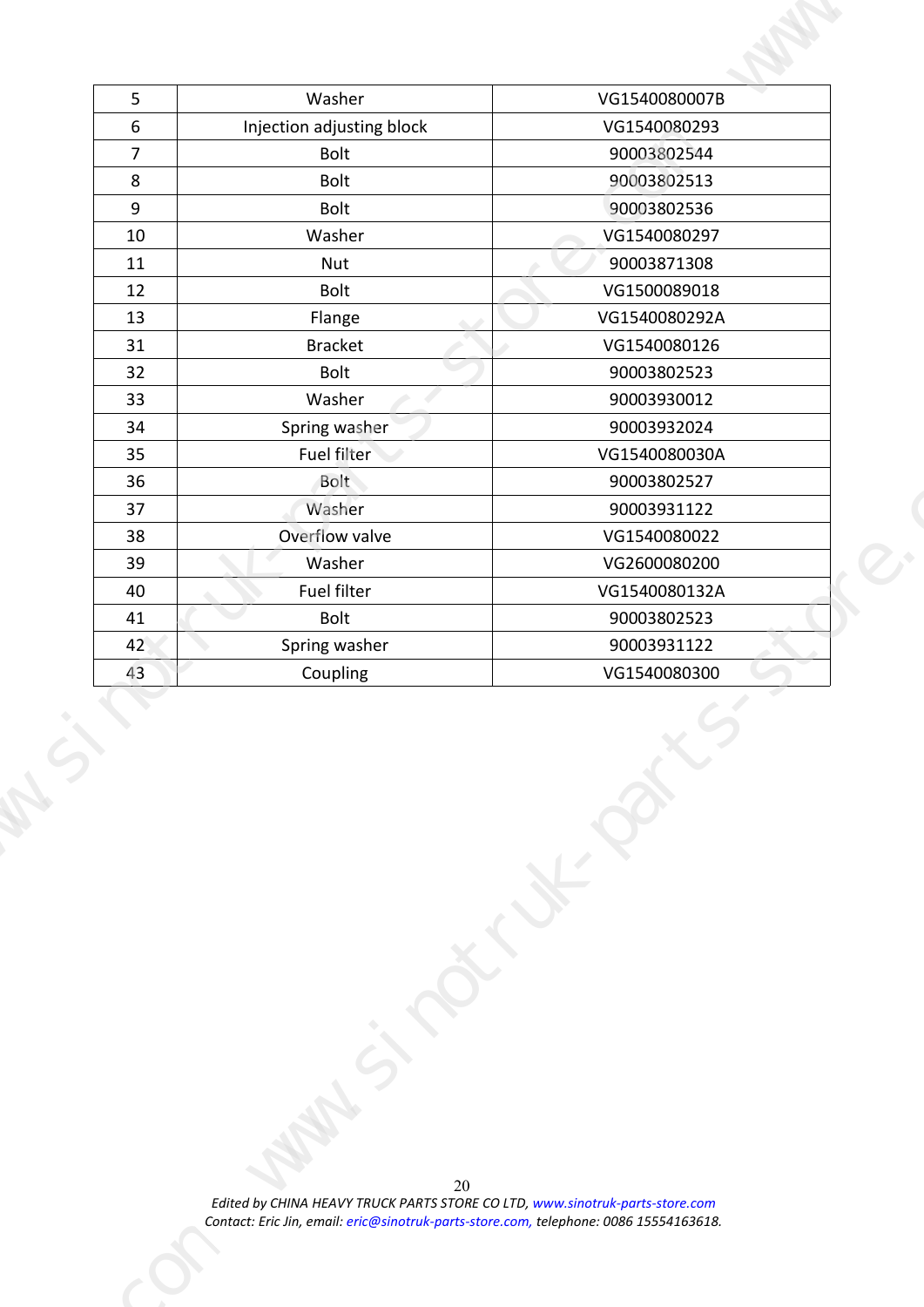<span id="page-20-0"></span>

|        | <b>FUEL SUPPLY SYSTEM 2#</b>                |               |
|--------|---------------------------------------------|---------------|
|        | <b>WD615 EURO-III ENGINE PARTS CATALOGS</b> |               |
| Serial | Name                                        | Part Number   |
| 14     | Nut                                         | R61540080311  |
| 15     | Injection pump                              | R61540080101  |
| 16     | Woodruff key                                | R61540080312  |
| 17     | Spring washer                               | 90014350010   |
| 18     | Socket bolt                                 | VG1540080091  |
| 19     | Washer                                      | 90003930261   |
| 20     | Washer                                      | VG188250083   |
| 21     | Rail                                        | R61540080016  |
| 22     | <b>Bolt</b>                                 | 90003802455   |
| 23     | Spring washer                               | 90003932023   |
| 24     | Fuel injector ass                           | VG1096080010  |
| 24     | Fuel injector ass                           | R61540080017A |
| 25     | O-ring                                      | VG1096080003  |
| 26     | Washer                                      | VG1540080018A |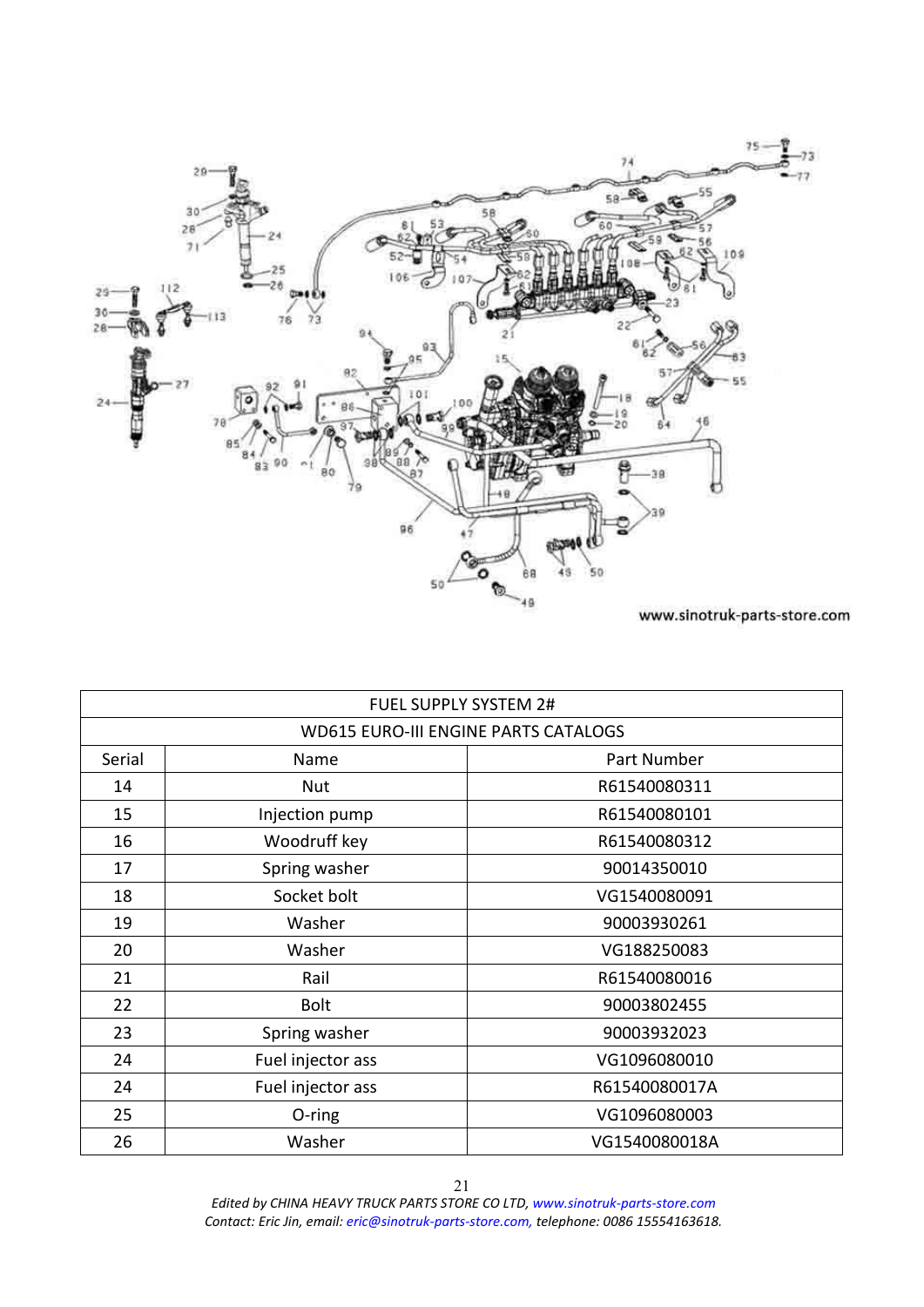| 26 | Washer                  | VG1540080019B |
|----|-------------------------|---------------|
| 27 | O-ring                  | VG1540080095  |
| 28 | Injector clamp          | VG1096080021  |
| 28 | Injector clamp          | VG1540080021C |
| 29 | <b>Bolt</b>             | Q150B0840TF2  |
| 29 | <b>Bolt</b>             | Q150B0835TF2  |
| 30 | Spherical washer        | VG1540080024  |
| 44 | <b>Bolt</b>             | 90003962621   |
| 45 | Washer                  | VG2600080200  |
| 46 | Hose                    | VG1099089156  |
| 47 | Hose                    | VG1099089098  |
| 48 | Hose                    | VG1099089099  |
| 49 | <b>Bolt</b>             | 90003962621   |
| 50 | Washer                  | VG2600080200  |
| 51 | High-pressure fuel line | VG1096080400  |
| 52 | Clamp-upper piece       | VG1540080040  |
| 52 | Clamp-upper piece       | VG1540080057  |
| 53 | Clamp-lower piece       | VG1540080048  |
| 54 | Gasket                  | VG1540080049  |
| 55 | Clamp-upper piece       | VG1540080058  |
| 56 | Clamp-lower piece       | VG1540080052  |
| 57 | Gasket                  | VG1540080053  |
| 58 | Clamp-upper piece       | VG1540080059  |
| 59 | Clamp-lower piece       | VG1540080055  |
| 60 | Gasket                  | VG1540080056  |
| 61 | <b>Bolt</b>             | 90003802331   |
| 62 | Spring washer           | 90014350003   |
| 63 | Injection pipe (1)      | VG1096080321  |
| 63 | Injection pipe (1)      | VG1540089093  |
| 64 | Injection pipe (2)      | VG1096080322  |
| 64 | Injection pipe (2)      | VG1540089094  |
| 65 | Oil line assembly       | VG1560070060  |
| 66 | <b>Bolt</b>             | 90003962607   |
| 67 | Washer                  | 90003098010   |
| 68 |                         |               |
| 69 | Oil return line         | VG1540089097  |
|    | <b>Bolt</b>             | 90003962621   |
| 70 | Washer                  | VG2600080200  |
| 71 | Pin                     | VG1096080022  |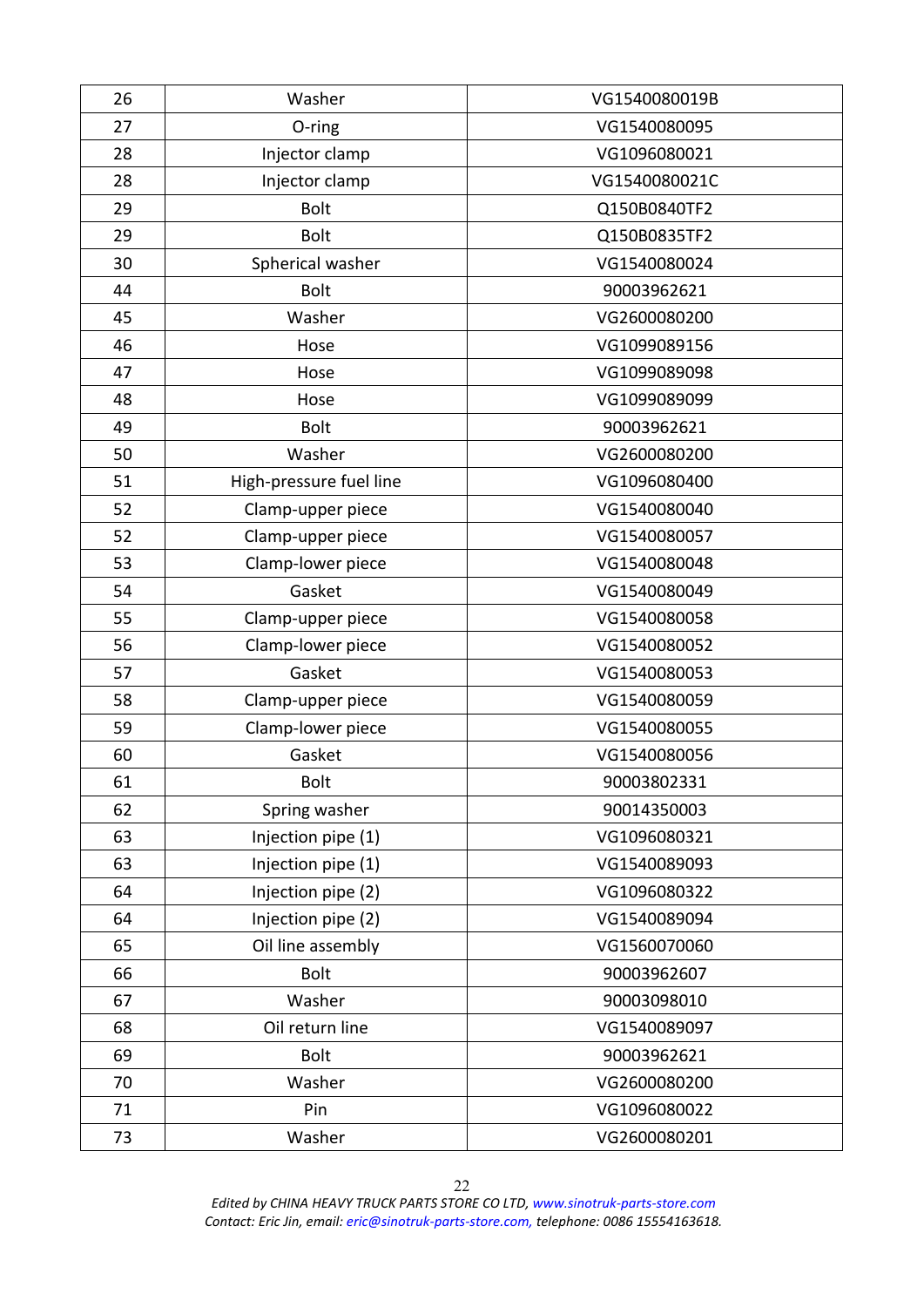| Fuel leak-off line assembly<br>VG1099089066<br>74<br>75<br>VG1096080081<br><b>Bolt</b><br>VG1540080081<br>75<br><b>Bolt</b><br>76<br><b>Bolt</b><br>1.90004E+11<br>Washer<br>VG9003080003<br>77<br>Fuel temp sensor bracket<br>VG1540080067<br>78<br>79<br><b>Bolt</b><br>Q150B0645<br>80<br>Spring washer<br>90014350003<br>81<br>Washer<br>90014330002<br>82<br>VG1540080298<br>Mounting plate<br>83<br><b>Bolt</b><br>90011350026<br>Spring washer<br>90003931122<br>84<br>85<br>Washer<br>90003930271<br>86<br>Oil return bracket<br>VG1540080071<br>87<br><b>Bolt</b><br>Q150B0645<br>Spring washer<br>90014350003<br>88<br>89<br>Washer<br>90014330002<br>Fuel leak-off line<br>90<br>VG1540080072<br>91<br>90003962603<br><b>Bolt</b><br>VG2600080201<br>92<br>O-ring<br>93<br>Fuel return pipe<br>VG1096080073<br>93<br>Fuel return pipe<br>VG1540089073<br>94<br><b>Bolt</b><br>90003962607<br>90003098010<br>95<br>O-ring<br>96<br>Fuel return pipe (to filter)<br>VG1099089074<br>97<br>Blot<br>90003962621<br>98<br>VG2600080200<br>O-ring<br>99<br>Fuel return pipe (to pump)<br>VG1540089096<br>100<br><b>Blot</b><br>90003962621<br>101<br>VG2600080200<br>$O$ -ring<br>103<br>Blot<br>90003962621<br>VG2600080200<br>104<br>O-ring<br>pipe clip<br>90003171697<br>105<br>106<br>Supporting plate $(4)$<br>VG1096080314<br>Supporting plate $(1)$<br>VG1540080076A<br>106<br>Supporting plate $(3)$<br>VG1096080313<br>107<br>Supporting plate (2)<br>VG1540080077<br>107<br>Supporting plate $(4)$<br>108<br>VG1540080079 | 74 | Fuel leak-off line assembly | VG1096080310A |  |
|-------------------------------------------------------------------------------------------------------------------------------------------------------------------------------------------------------------------------------------------------------------------------------------------------------------------------------------------------------------------------------------------------------------------------------------------------------------------------------------------------------------------------------------------------------------------------------------------------------------------------------------------------------------------------------------------------------------------------------------------------------------------------------------------------------------------------------------------------------------------------------------------------------------------------------------------------------------------------------------------------------------------------------------------------------------------------------------------------------------------------------------------------------------------------------------------------------------------------------------------------------------------------------------------------------------------------------------------------------------------------------------------------------------------------------------------------------------------------------------------------------------------------------------------|----|-----------------------------|---------------|--|
|                                                                                                                                                                                                                                                                                                                                                                                                                                                                                                                                                                                                                                                                                                                                                                                                                                                                                                                                                                                                                                                                                                                                                                                                                                                                                                                                                                                                                                                                                                                                           |    |                             |               |  |
|                                                                                                                                                                                                                                                                                                                                                                                                                                                                                                                                                                                                                                                                                                                                                                                                                                                                                                                                                                                                                                                                                                                                                                                                                                                                                                                                                                                                                                                                                                                                           |    |                             |               |  |
|                                                                                                                                                                                                                                                                                                                                                                                                                                                                                                                                                                                                                                                                                                                                                                                                                                                                                                                                                                                                                                                                                                                                                                                                                                                                                                                                                                                                                                                                                                                                           |    |                             |               |  |
|                                                                                                                                                                                                                                                                                                                                                                                                                                                                                                                                                                                                                                                                                                                                                                                                                                                                                                                                                                                                                                                                                                                                                                                                                                                                                                                                                                                                                                                                                                                                           |    |                             |               |  |
|                                                                                                                                                                                                                                                                                                                                                                                                                                                                                                                                                                                                                                                                                                                                                                                                                                                                                                                                                                                                                                                                                                                                                                                                                                                                                                                                                                                                                                                                                                                                           |    |                             |               |  |
|                                                                                                                                                                                                                                                                                                                                                                                                                                                                                                                                                                                                                                                                                                                                                                                                                                                                                                                                                                                                                                                                                                                                                                                                                                                                                                                                                                                                                                                                                                                                           |    |                             |               |  |
|                                                                                                                                                                                                                                                                                                                                                                                                                                                                                                                                                                                                                                                                                                                                                                                                                                                                                                                                                                                                                                                                                                                                                                                                                                                                                                                                                                                                                                                                                                                                           |    |                             |               |  |
|                                                                                                                                                                                                                                                                                                                                                                                                                                                                                                                                                                                                                                                                                                                                                                                                                                                                                                                                                                                                                                                                                                                                                                                                                                                                                                                                                                                                                                                                                                                                           |    |                             |               |  |
|                                                                                                                                                                                                                                                                                                                                                                                                                                                                                                                                                                                                                                                                                                                                                                                                                                                                                                                                                                                                                                                                                                                                                                                                                                                                                                                                                                                                                                                                                                                                           |    |                             |               |  |
|                                                                                                                                                                                                                                                                                                                                                                                                                                                                                                                                                                                                                                                                                                                                                                                                                                                                                                                                                                                                                                                                                                                                                                                                                                                                                                                                                                                                                                                                                                                                           |    |                             |               |  |
|                                                                                                                                                                                                                                                                                                                                                                                                                                                                                                                                                                                                                                                                                                                                                                                                                                                                                                                                                                                                                                                                                                                                                                                                                                                                                                                                                                                                                                                                                                                                           |    |                             |               |  |
|                                                                                                                                                                                                                                                                                                                                                                                                                                                                                                                                                                                                                                                                                                                                                                                                                                                                                                                                                                                                                                                                                                                                                                                                                                                                                                                                                                                                                                                                                                                                           |    |                             |               |  |
|                                                                                                                                                                                                                                                                                                                                                                                                                                                                                                                                                                                                                                                                                                                                                                                                                                                                                                                                                                                                                                                                                                                                                                                                                                                                                                                                                                                                                                                                                                                                           |    |                             |               |  |
|                                                                                                                                                                                                                                                                                                                                                                                                                                                                                                                                                                                                                                                                                                                                                                                                                                                                                                                                                                                                                                                                                                                                                                                                                                                                                                                                                                                                                                                                                                                                           |    |                             |               |  |
|                                                                                                                                                                                                                                                                                                                                                                                                                                                                                                                                                                                                                                                                                                                                                                                                                                                                                                                                                                                                                                                                                                                                                                                                                                                                                                                                                                                                                                                                                                                                           |    |                             |               |  |
|                                                                                                                                                                                                                                                                                                                                                                                                                                                                                                                                                                                                                                                                                                                                                                                                                                                                                                                                                                                                                                                                                                                                                                                                                                                                                                                                                                                                                                                                                                                                           |    |                             |               |  |
|                                                                                                                                                                                                                                                                                                                                                                                                                                                                                                                                                                                                                                                                                                                                                                                                                                                                                                                                                                                                                                                                                                                                                                                                                                                                                                                                                                                                                                                                                                                                           |    |                             |               |  |
|                                                                                                                                                                                                                                                                                                                                                                                                                                                                                                                                                                                                                                                                                                                                                                                                                                                                                                                                                                                                                                                                                                                                                                                                                                                                                                                                                                                                                                                                                                                                           |    |                             |               |  |
|                                                                                                                                                                                                                                                                                                                                                                                                                                                                                                                                                                                                                                                                                                                                                                                                                                                                                                                                                                                                                                                                                                                                                                                                                                                                                                                                                                                                                                                                                                                                           |    |                             |               |  |
|                                                                                                                                                                                                                                                                                                                                                                                                                                                                                                                                                                                                                                                                                                                                                                                                                                                                                                                                                                                                                                                                                                                                                                                                                                                                                                                                                                                                                                                                                                                                           |    |                             |               |  |
|                                                                                                                                                                                                                                                                                                                                                                                                                                                                                                                                                                                                                                                                                                                                                                                                                                                                                                                                                                                                                                                                                                                                                                                                                                                                                                                                                                                                                                                                                                                                           |    |                             |               |  |
|                                                                                                                                                                                                                                                                                                                                                                                                                                                                                                                                                                                                                                                                                                                                                                                                                                                                                                                                                                                                                                                                                                                                                                                                                                                                                                                                                                                                                                                                                                                                           |    |                             |               |  |
|                                                                                                                                                                                                                                                                                                                                                                                                                                                                                                                                                                                                                                                                                                                                                                                                                                                                                                                                                                                                                                                                                                                                                                                                                                                                                                                                                                                                                                                                                                                                           |    |                             |               |  |
|                                                                                                                                                                                                                                                                                                                                                                                                                                                                                                                                                                                                                                                                                                                                                                                                                                                                                                                                                                                                                                                                                                                                                                                                                                                                                                                                                                                                                                                                                                                                           |    |                             |               |  |
|                                                                                                                                                                                                                                                                                                                                                                                                                                                                                                                                                                                                                                                                                                                                                                                                                                                                                                                                                                                                                                                                                                                                                                                                                                                                                                                                                                                                                                                                                                                                           |    |                             |               |  |
|                                                                                                                                                                                                                                                                                                                                                                                                                                                                                                                                                                                                                                                                                                                                                                                                                                                                                                                                                                                                                                                                                                                                                                                                                                                                                                                                                                                                                                                                                                                                           |    |                             |               |  |
|                                                                                                                                                                                                                                                                                                                                                                                                                                                                                                                                                                                                                                                                                                                                                                                                                                                                                                                                                                                                                                                                                                                                                                                                                                                                                                                                                                                                                                                                                                                                           |    |                             |               |  |
|                                                                                                                                                                                                                                                                                                                                                                                                                                                                                                                                                                                                                                                                                                                                                                                                                                                                                                                                                                                                                                                                                                                                                                                                                                                                                                                                                                                                                                                                                                                                           |    |                             |               |  |
|                                                                                                                                                                                                                                                                                                                                                                                                                                                                                                                                                                                                                                                                                                                                                                                                                                                                                                                                                                                                                                                                                                                                                                                                                                                                                                                                                                                                                                                                                                                                           |    |                             |               |  |
|                                                                                                                                                                                                                                                                                                                                                                                                                                                                                                                                                                                                                                                                                                                                                                                                                                                                                                                                                                                                                                                                                                                                                                                                                                                                                                                                                                                                                                                                                                                                           |    |                             |               |  |
|                                                                                                                                                                                                                                                                                                                                                                                                                                                                                                                                                                                                                                                                                                                                                                                                                                                                                                                                                                                                                                                                                                                                                                                                                                                                                                                                                                                                                                                                                                                                           |    |                             |               |  |
|                                                                                                                                                                                                                                                                                                                                                                                                                                                                                                                                                                                                                                                                                                                                                                                                                                                                                                                                                                                                                                                                                                                                                                                                                                                                                                                                                                                                                                                                                                                                           |    |                             |               |  |
|                                                                                                                                                                                                                                                                                                                                                                                                                                                                                                                                                                                                                                                                                                                                                                                                                                                                                                                                                                                                                                                                                                                                                                                                                                                                                                                                                                                                                                                                                                                                           |    |                             |               |  |
|                                                                                                                                                                                                                                                                                                                                                                                                                                                                                                                                                                                                                                                                                                                                                                                                                                                                                                                                                                                                                                                                                                                                                                                                                                                                                                                                                                                                                                                                                                                                           |    |                             |               |  |
|                                                                                                                                                                                                                                                                                                                                                                                                                                                                                                                                                                                                                                                                                                                                                                                                                                                                                                                                                                                                                                                                                                                                                                                                                                                                                                                                                                                                                                                                                                                                           |    |                             |               |  |
|                                                                                                                                                                                                                                                                                                                                                                                                                                                                                                                                                                                                                                                                                                                                                                                                                                                                                                                                                                                                                                                                                                                                                                                                                                                                                                                                                                                                                                                                                                                                           |    |                             |               |  |
|                                                                                                                                                                                                                                                                                                                                                                                                                                                                                                                                                                                                                                                                                                                                                                                                                                                                                                                                                                                                                                                                                                                                                                                                                                                                                                                                                                                                                                                                                                                                           |    |                             |               |  |
|                                                                                                                                                                                                                                                                                                                                                                                                                                                                                                                                                                                                                                                                                                                                                                                                                                                                                                                                                                                                                                                                                                                                                                                                                                                                                                                                                                                                                                                                                                                                           |    |                             |               |  |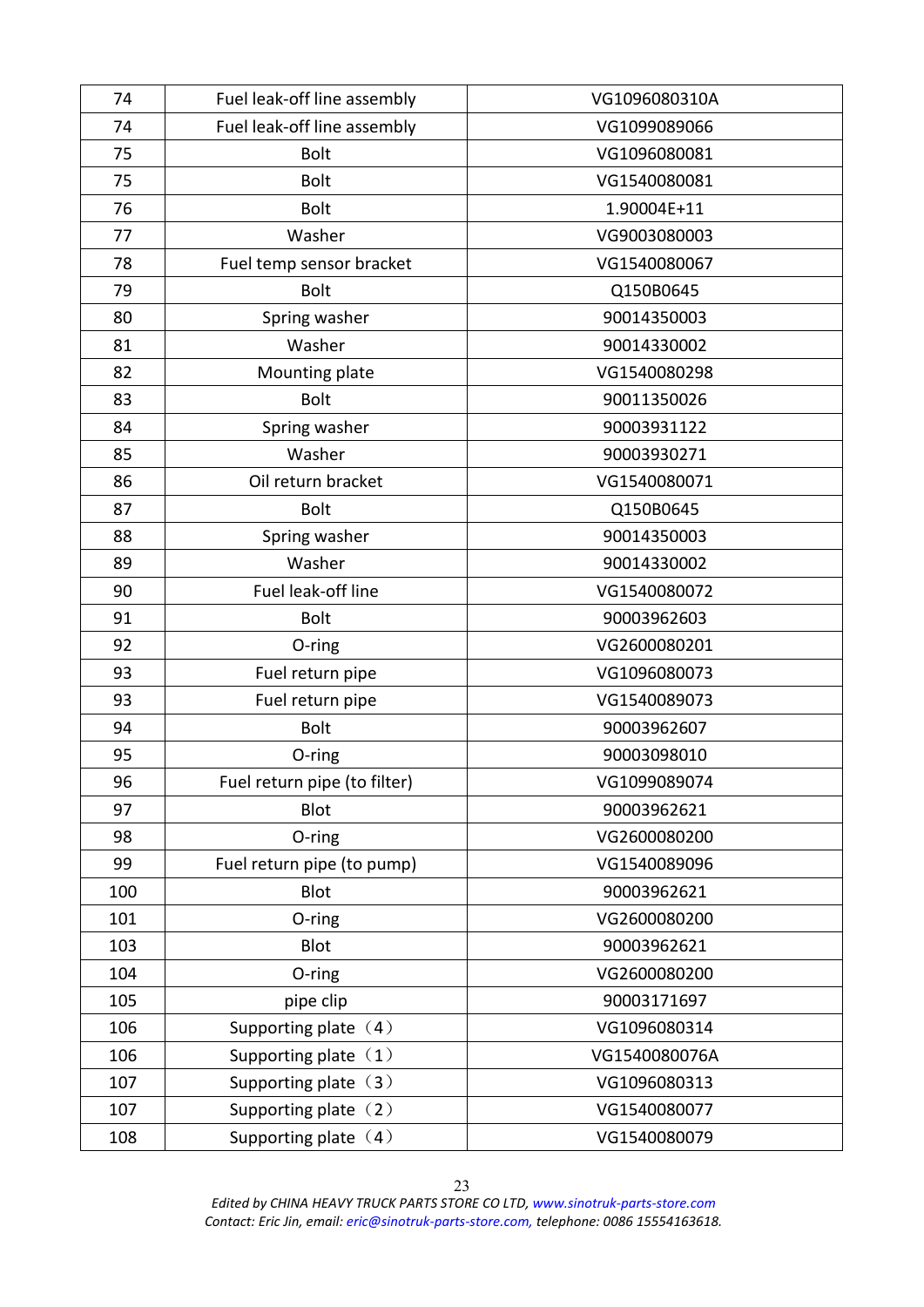| 108 | Supporting plate $(3)$      | VG1540080078A |
|-----|-----------------------------|---------------|
| 109 | Supporting plate $(3)$      | VG1540080078A |
| 109 | Supporting plate $(4)$      | VG1540080079  |
| 110 | <b>Nut</b>                  | 90003871252   |
| 111 | Washer                      | 90003932023   |
| 112 | Fuel leak-off line assembly | VG1099089065  |
| 113 | <b>Bolt</b>                 | VG1099089064  |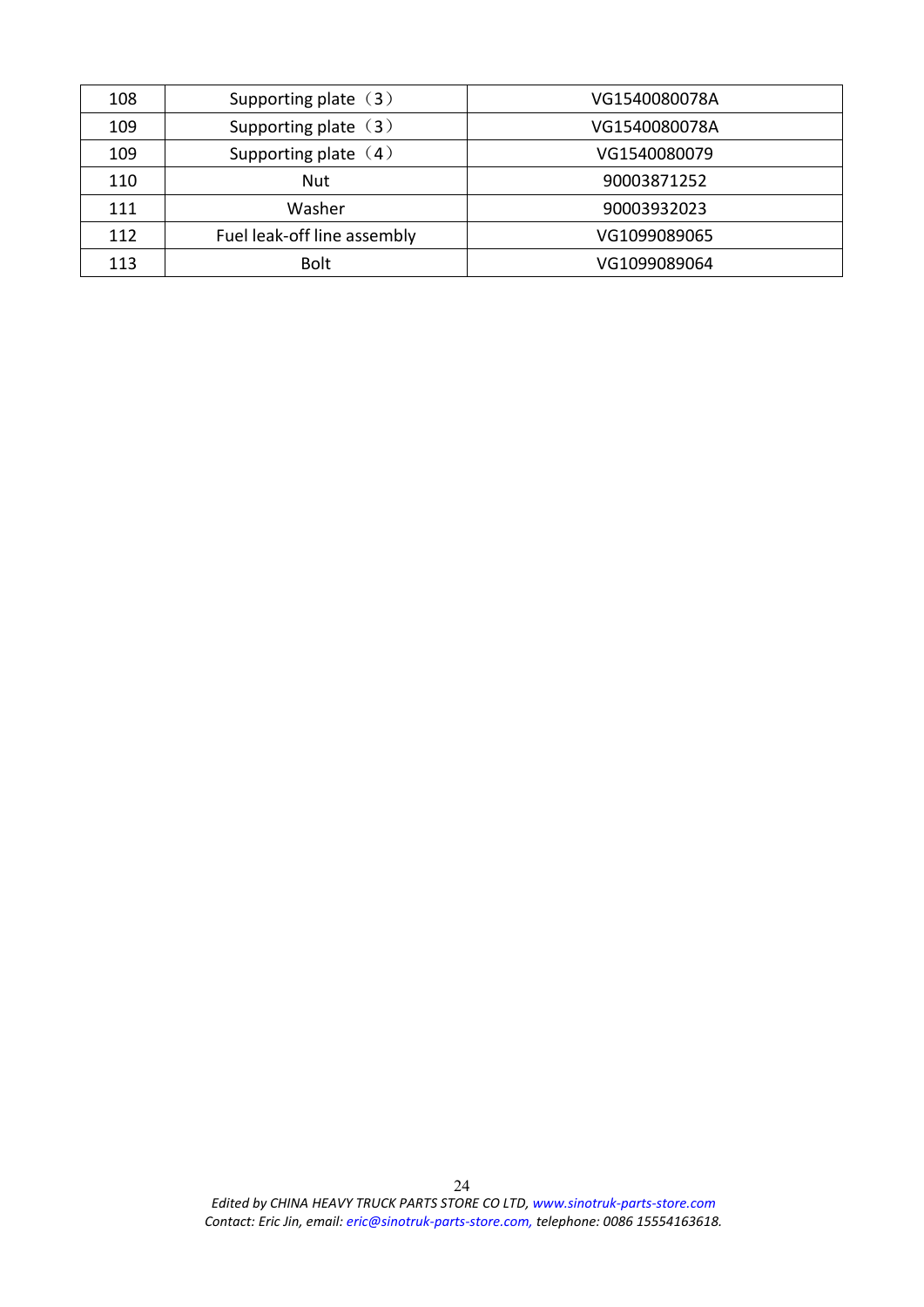

<span id="page-24-0"></span>

|                                             | AIR INLET & EXHAUST 1# |               |  |  |
|---------------------------------------------|------------------------|---------------|--|--|
| <b>WD615 EURO-III ENGINE PARTS CATALOGS</b> |                        |               |  |  |
| Serial                                      | Name                   | Part Number   |  |  |
| 1                                           | Intake manifold        | VG1540110043  |  |  |
| $\overline{2}$                              | Core plug              | 90003989286   |  |  |
| 3                                           | Intake manifold cover  | VG1540110011A |  |  |
| 4                                           | Gasket                 | VG1540110018A |  |  |
| 5                                           | <b>Bolt</b>            | 90003802331   |  |  |
| 6                                           | Spring washer          | 90003932008   |  |  |
| 7                                           | Gasket                 | VG1500110024  |  |  |
| 8                                           | <b>Bolt</b>            | VG1540110025  |  |  |
| 9                                           | <b>Bolt</b>            | 90003800497   |  |  |
| 11                                          | Spring washer          | 90003932023   |  |  |
| 12                                          | Exhaust manifold       | VG2600111137  |  |  |
| 12                                          | Exhaust manifold       | VG1540110201  |  |  |
| 12                                          | Exhaust manifold       | VG2600111290  |  |  |
| 12                                          | Exhaust manifold       | VG1540110003  |  |  |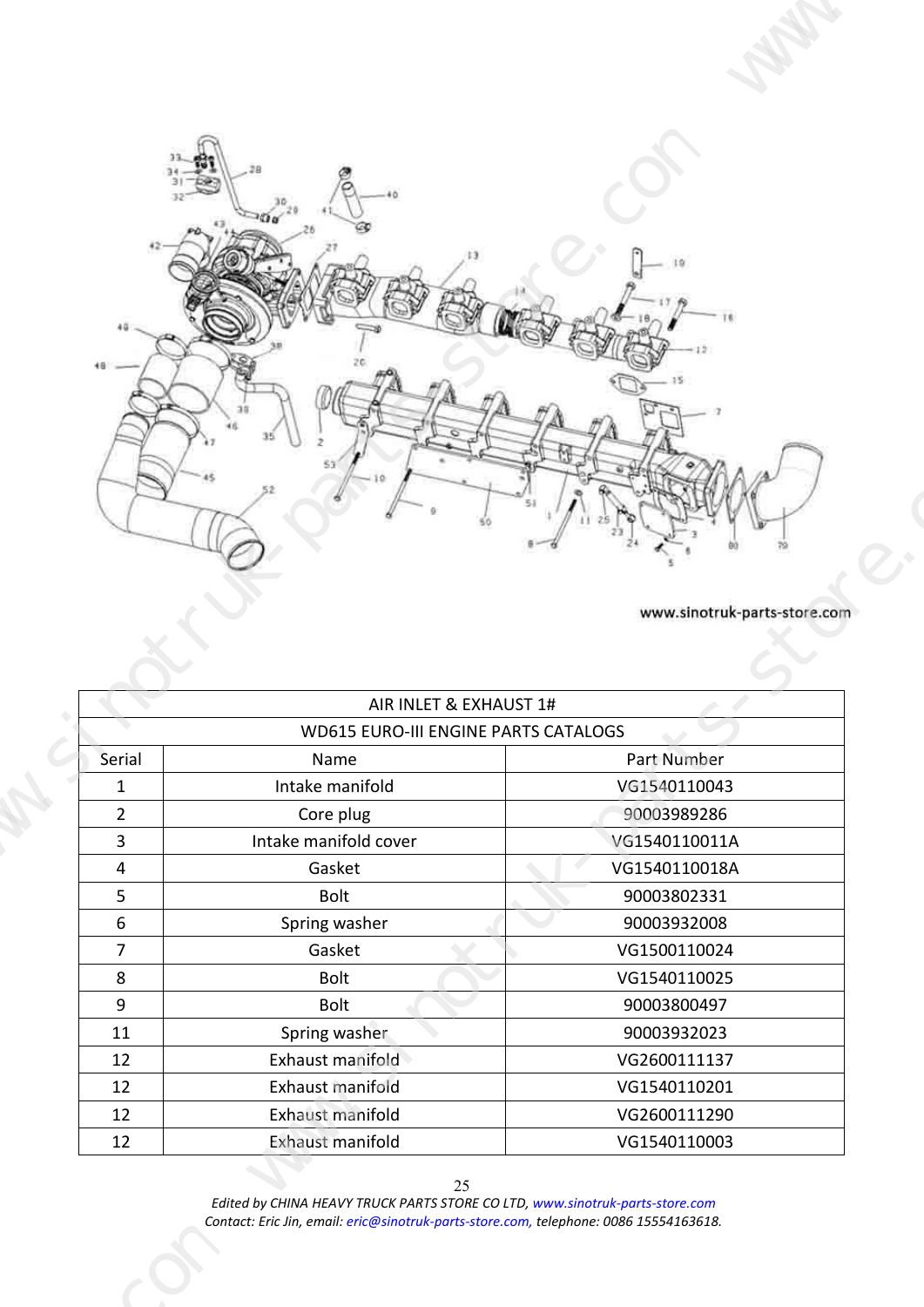| 13 | Exhaust manifold | VG2600111136  |
|----|------------------|---------------|
| 13 | Exhaust manifold | VG1500110123  |
| 13 | Exhaust manifold | VG1540110202  |
| 13 | Exhaust manifold | VG2600111280  |
| 13 | Exhaust manifold | VG2600110855  |
| 13 | Exhaust manifold | VG1540110004A |
| 14 | Seal ring        | VG2600110162  |
| 14 | Seal ring        | VG1540110005  |
| 15 | Gasket           | VG1560110111  |
| 16 | <b>Bolt</b>      | VG2600111052  |
| 16 | <b>Bolt</b>      | VG1560110104  |
| 19 | Support          | VG1047110105  |
| 19 | Support          | VG1095110002  |
| 20 | Stud             | VG2600111429  |
| 20 | Stud             | VG2600111428  |
| 20 | <b>Bolt</b>      | VG1560110241  |
| 21 | <b>Bolt</b>      | Q150B0615     |
| 22 | Spring washer    | 90014350003   |
| 23 | Hose             | VG1540110035  |
| 24 | Connecting pipe  | VG1540110038  |
| 25 | Clamp            | 90003989300   |
| 26 | Turbo charger    | VG1029110060  |
| 26 | Turbo charger    | VG1540110066  |
| 26 | Turbo charger    | VG1029110070  |
| 26 | Turbo charger    | VG1034110071  |
| 26 | Turbo charger    | VG1540110006  |
| 26 | Turbo charger    | VG1027110081  |
| 26 | Turbo charger    | VG1029110081  |
| 26 | Turbo charger    | VG1034110081  |
| 26 | Turbo charger    | VG1034110061  |
| 27 | Gasket           | VG1560110210  |
| 27 | Gasket           | VG1500119011  |
| 27 | Gasket           | VG1540110017  |
| 28 | Hose             | VG1560070002A |
| 28 | Hose             | VG1560070004A |
| 28 | Hose             | VG1092110024  |
| 28 | Hose             | VG1560070013  |
| 28 | Hose             | VG1500079015  |
| 28 | Hose             | VG1540110013A |
|    |                  |               |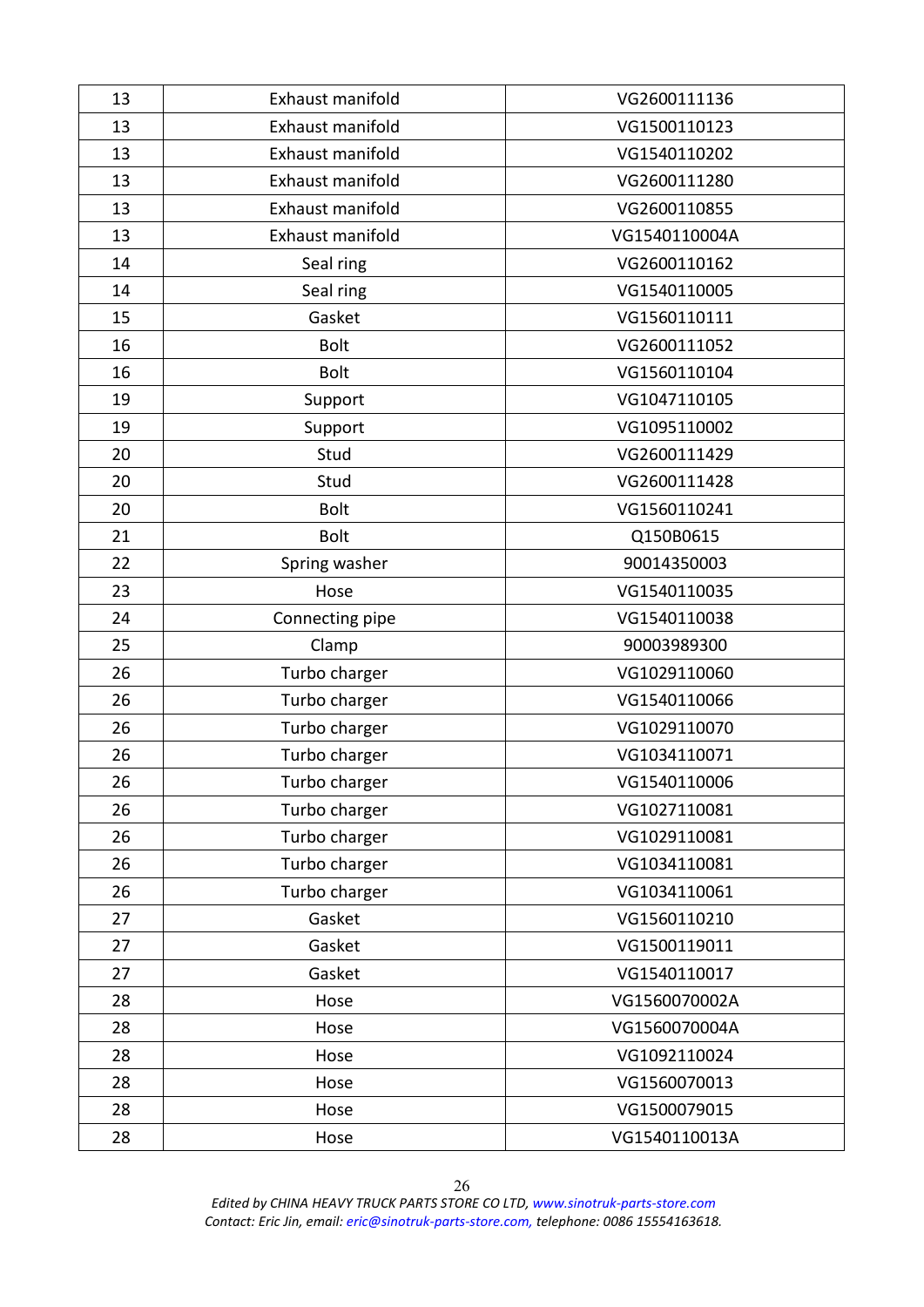| 28 | Hose                     | VG1500079022     |
|----|--------------------------|------------------|
| 28 | Hose                     | VG1500119023     |
| 29 | <b>Bush</b>              | 90003559563      |
| 30 | <b>Nut</b>               | 90003559513      |
| 31 | Flange                   | VG1560110152     |
| 32 | Gasket                   | VG609E110050     |
| 33 | <b>Bolt</b>              | 90003862428      |
| 34 | Retaining ring           | VG188250083      |
| 35 | Oil return tube assembly | VG1560079003     |
| 35 | Oil return tube assembly | VG1560079006     |
| 35 | Oil return tube assembly | VG1540110205     |
| 35 | Oil return tube assembly | VG1560070040     |
| 35 | Oil return tube assembly | VG1560079361     |
| 35 | Oil return tube assembly | VG1560070046     |
| 35 | Oil return tube assembly | VG1560079024     |
| 38 | Gasket                   | VG2600110048     |
| 39 | <b>Bolt</b>              | VG1460070014     |
| 40 | Hose                     | VG2600070071     |
| 40 | Hose                     | VG1460070017     |
| 41 | Hose clamp               | 90003989301      |
| 41 | Hose clamp               | 90003989340      |
| 42 | Connecting pipe          | VG1800110045     |
| 42 | Connecting pipe          | VG1560110165     |
| 43 | Clamp                    | VG1560110226     |
| 44 | O-ring                   | VG190320035      |
| 48 | Hose                     | VG1047110103     |
| 48 | Hose                     | VG2600110824     |
| 49 | Hose clamp               | VG9003980003     |
| 49 | Hose clamp               | VG9003980002     |
| 50 | Support                  | VG1540110016A    |
| 51 | Nut                      | <b>M8 DIN929</b> |
| 52 | Compressor outlet pipe   | VG1500119008     |
| 52 | Compressor outlet pipe   | VG1540110027A    |
| 52 | Compressor outlet pipe   | VG1087110001     |
| 52 | Compressor outlet pipe   | VG1069110001     |
| 52 | Compressor outlet pipe   | VG1047110104     |
| 52 | Compressor outlet pipe   | VG1047110100     |
| 52 | Compressor outlet pipe   | VG1500119051     |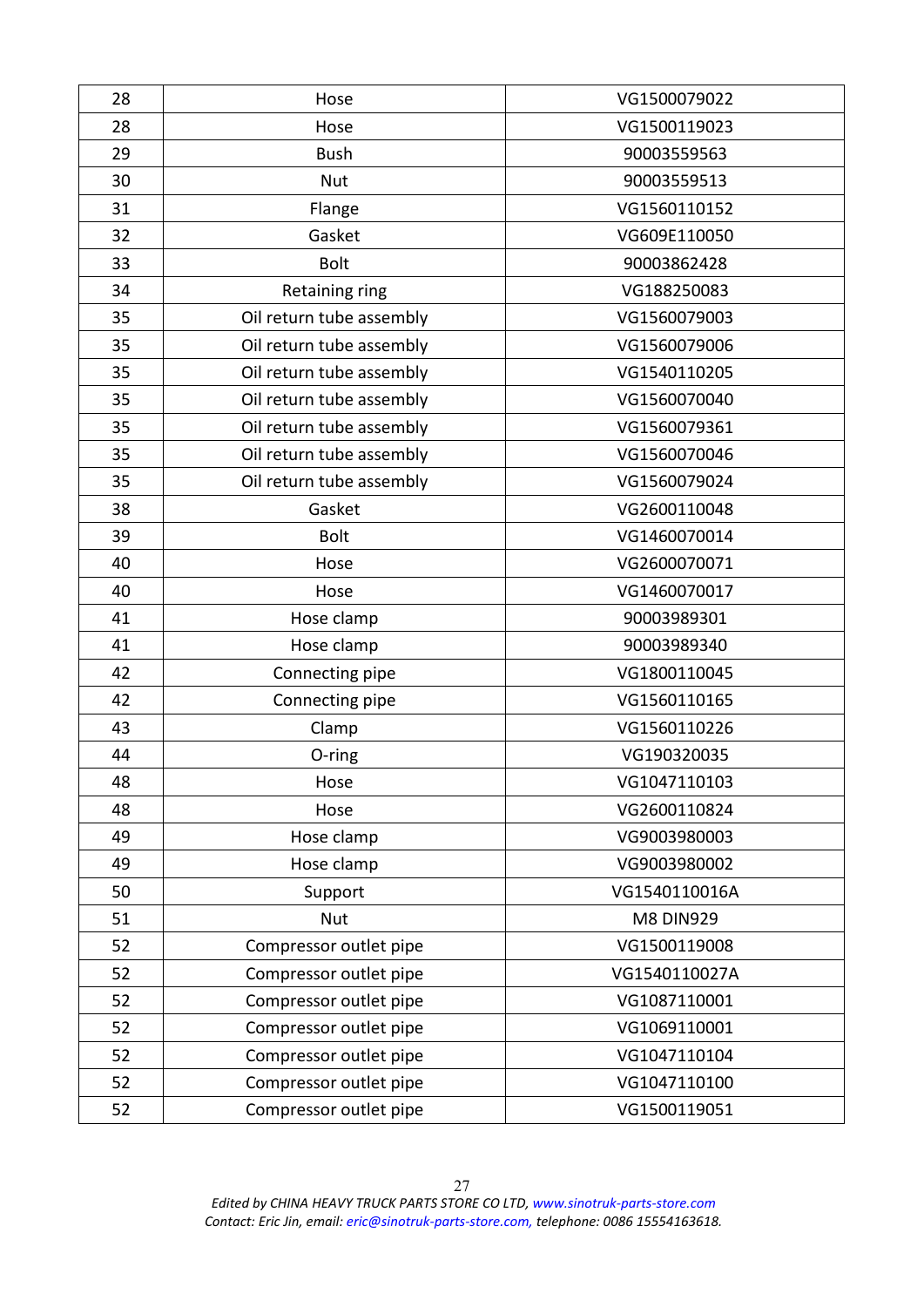<span id="page-27-0"></span>

|        |                 | AIR INLET & EXHAUST 2#                      |
|--------|-----------------|---------------------------------------------|
|        |                 | <b>WD615 EURO-III ENGINE PARTS CATALOGS</b> |
| Serial | Name            | Part Number                                 |
| 56     | Hose clamp      | VG1560110021                                |
| 56     | Hose clamp      | VG1560110029                                |
| 57     | <b>Bolt</b>     | 90003802419                                 |
| 58     | Spring washer   | 90003932023                                 |
| 59     | Clamping pin    | VG209190017                                 |
| 60     | Clamping pin    | VG1700550013                                |
| 61     | <b>Bolt</b>     | AZ90003862462                               |
| 62     | Support         | VG1540110053C                               |
| 63     | Connecting pipe | VG2600111078                                |
| 63     | Connecting pipe | VG1500119016                                |
| 63     | Connecting pipe | VG2600111141                                |
| 64     | <b>Bolt</b>     | 90003802411                                 |
| 65     | Spring washer   | 90003932023                                 |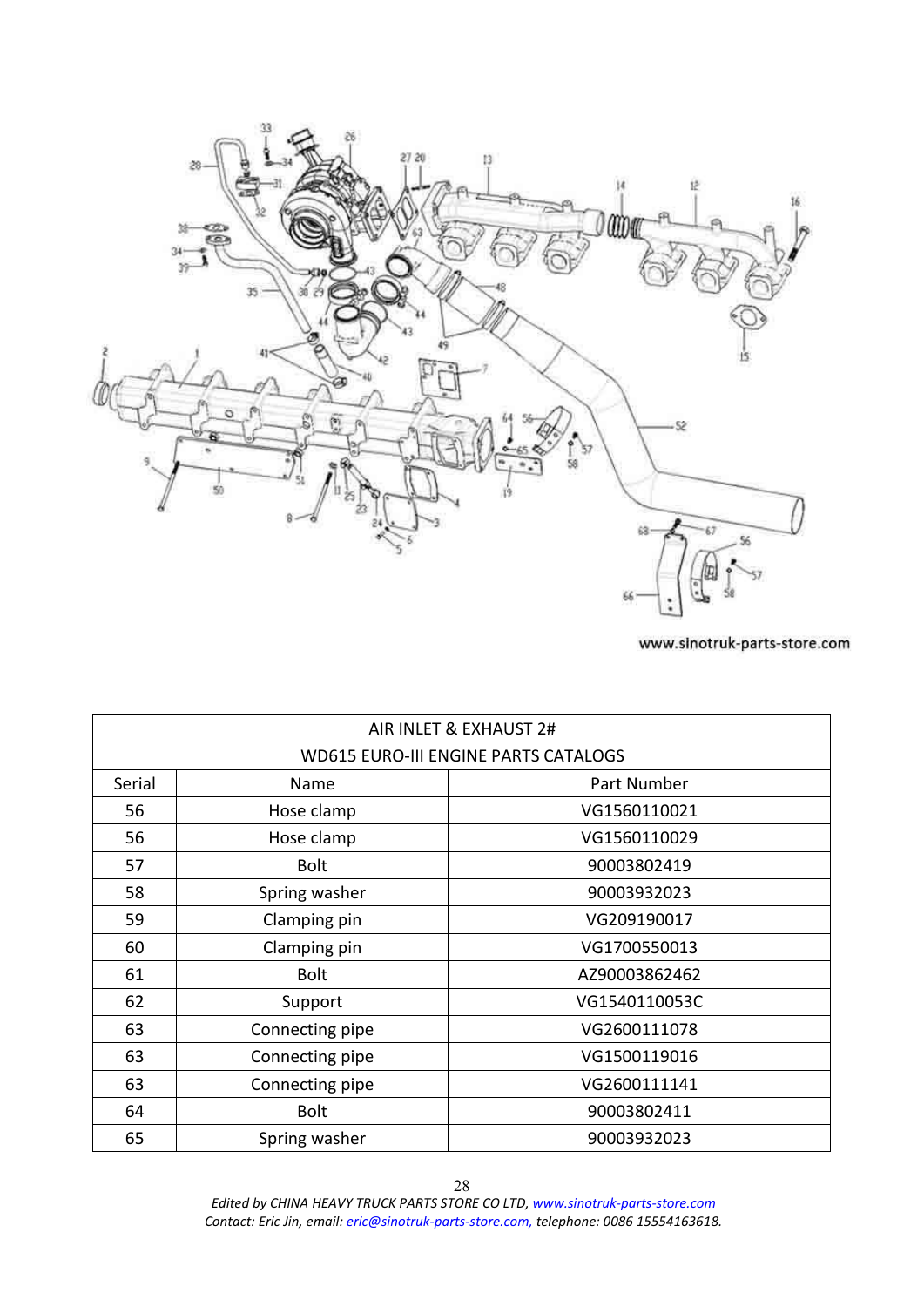| 66 | Support          | VG1047110102 |
|----|------------------|--------------|
| 66 | Support          | VG1047110105 |
| 67 | <b>Bolt</b>      | 90003802415  |
| 68 | Spring washer    | 90003932023  |
| 70 | Insulation cover | VG2600111144 |
| 70 | Insulation cover | VG2600111142 |
| 71 | Insulation cover | VG2600111145 |
| 71 | Insulation cover | VG2600111143 |
| 71 | Insulation cover | VG2600111146 |
| 72 | Washer           | 90003936109  |
| 73 | <b>Bolt</b>      | VG260110962  |
| 74 | Support          | VG1096119055 |
| 75 | Connecting pipe  | VG1500119020 |
| 75 | Connecting pipe  | VG1500119061 |
| 76 | Stud             | VG1560110187 |
| 77 | <b>Nut</b>       | 190003888470 |
| 78 | Cover            | VG1092110031 |
| 79 | Connecting pipe  | VG1540110023 |
| 80 | Gasket           | VG1560110180 |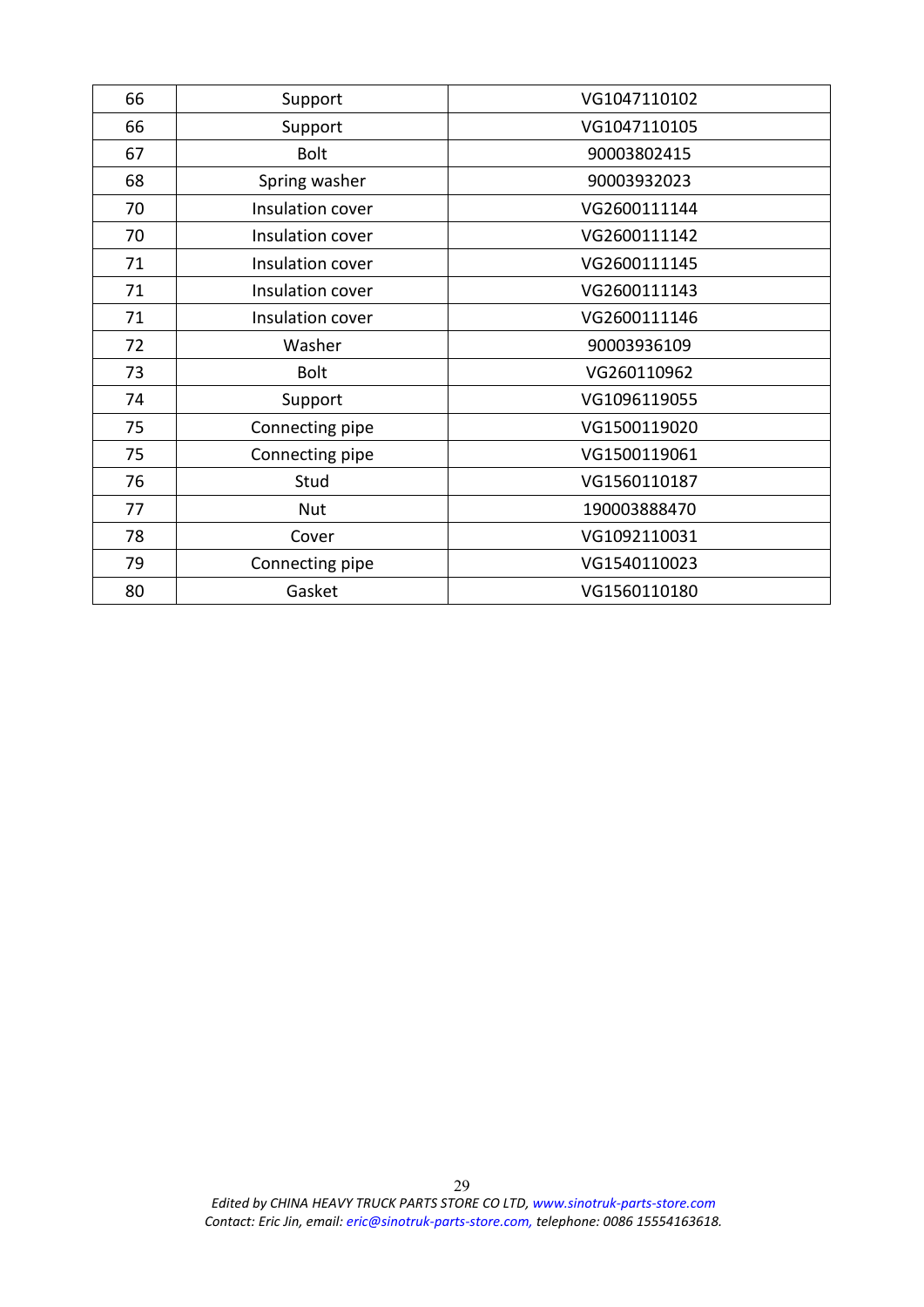<span id="page-29-0"></span>

| $\mathbb{A}$ of $\mathbb{C}$ of $\mathbb{C}$<br>$\Theta$<br>$\Theta$<br>am<br><b>QOLLIQU</b><br>H<br>www.sinotruk-parts-store.com<br>AIR COMPRESSOR<br>WD615 EURO-III ENGINE PARTS CATALOGS<br>Part Number<br>Water cooling air compressor<br>VG1099130010<br>Q150B0820TF2 |
|----------------------------------------------------------------------------------------------------------------------------------------------------------------------------------------------------------------------------------------------------------------------------|
|                                                                                                                                                                                                                                                                            |
|                                                                                                                                                                                                                                                                            |
|                                                                                                                                                                                                                                                                            |
|                                                                                                                                                                                                                                                                            |
|                                                                                                                                                                                                                                                                            |
|                                                                                                                                                                                                                                                                            |
|                                                                                                                                                                                                                                                                            |
|                                                                                                                                                                                                                                                                            |
|                                                                                                                                                                                                                                                                            |
|                                                                                                                                                                                                                                                                            |
|                                                                                                                                                                                                                                                                            |
|                                                                                                                                                                                                                                                                            |
|                                                                                                                                                                                                                                                                            |
|                                                                                                                                                                                                                                                                            |
|                                                                                                                                                                                                                                                                            |
|                                                                                                                                                                                                                                                                            |
|                                                                                                                                                                                                                                                                            |
|                                                                                                                                                                                                                                                                            |
|                                                                                                                                                                                                                                                                            |
|                                                                                                                                                                                                                                                                            |
| 90003932023                                                                                                                                                                                                                                                                |
| VG1560130064                                                                                                                                                                                                                                                               |
| VG2600130045<br>VG409020045                                                                                                                                                                                                                                                |
| VG1092060010<br>VG2600130053                                                                                                                                                                                                                                               |
| VG1560060019                                                                                                                                                                                                                                                               |
| 90003989336<br>VG2600130026                                                                                                                                                                                                                                                |
| Intake pipe connector<br>VG1560130035                                                                                                                                                                                                                                      |
|                                                                                                                                                                                                                                                                            |
| 90003559778                                                                                                                                                                                                                                                                |
| VG1560070051<br>VG9003080003<br>Water inlet connector<br>VG1560060012                                                                                                                                                                                                      |
| Water pipe connector                                                                                                                                                                                                                                                       |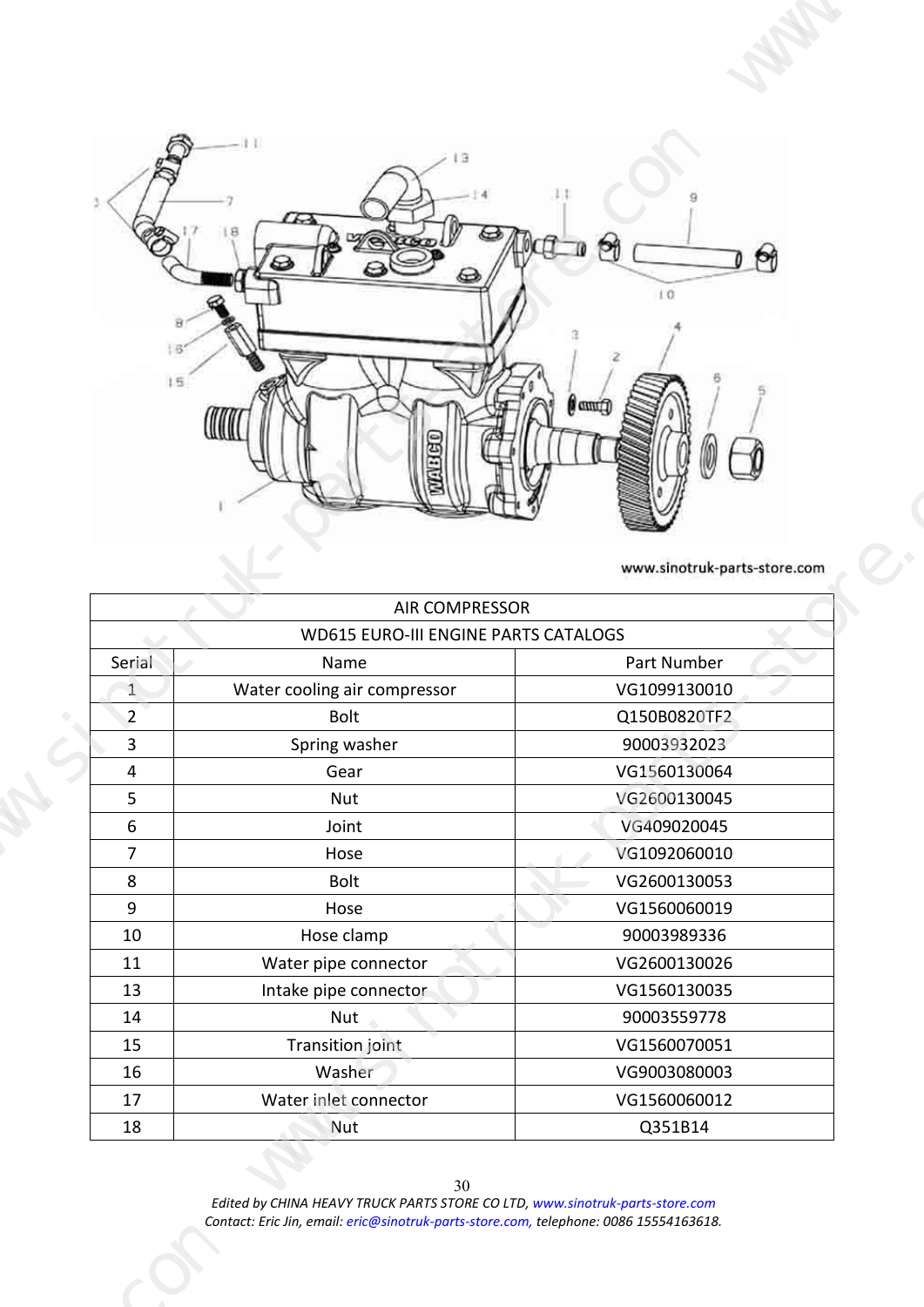<span id="page-30-0"></span>

|                | <b>ELECTRONIC 1#</b>                        |              |
|----------------|---------------------------------------------|--------------|
|                | <b>WD615 EURO-III ENGINE PARTS CATALOGS</b> |              |
| Serial         | Name                                        | Part Number  |
| 1              | Alternator                                  | VG1560090011 |
| $\overline{2}$ | Ribbed belt                                 | VG1500090066 |
| 3              | Air-condition bracket                       | VG1500130018 |
| 4              | <b>Bolt</b>                                 | VG1500090026 |
| 5              | Distance piece                              | VG1500090027 |
| 6              | <b>Bolt</b>                                 | VG1500090018 |
| $\overline{7}$ | <b>Bolt</b>                                 | 90003800564  |
| 8              | Spring washer                               | 90003932025  |
| 9              | Washer                                      | 90003935125  |
| 10             | <b>Nut</b>                                  | 90003871305  |
| 11             | <b>Nut</b>                                  | 90003888452  |
| 12             | <b>Starter</b>                              | VG1560090001 |
| 12             | <b>Starter</b>                              | VG1560090007 |
| 13             | Pressure sensor                             | VG1092090311 |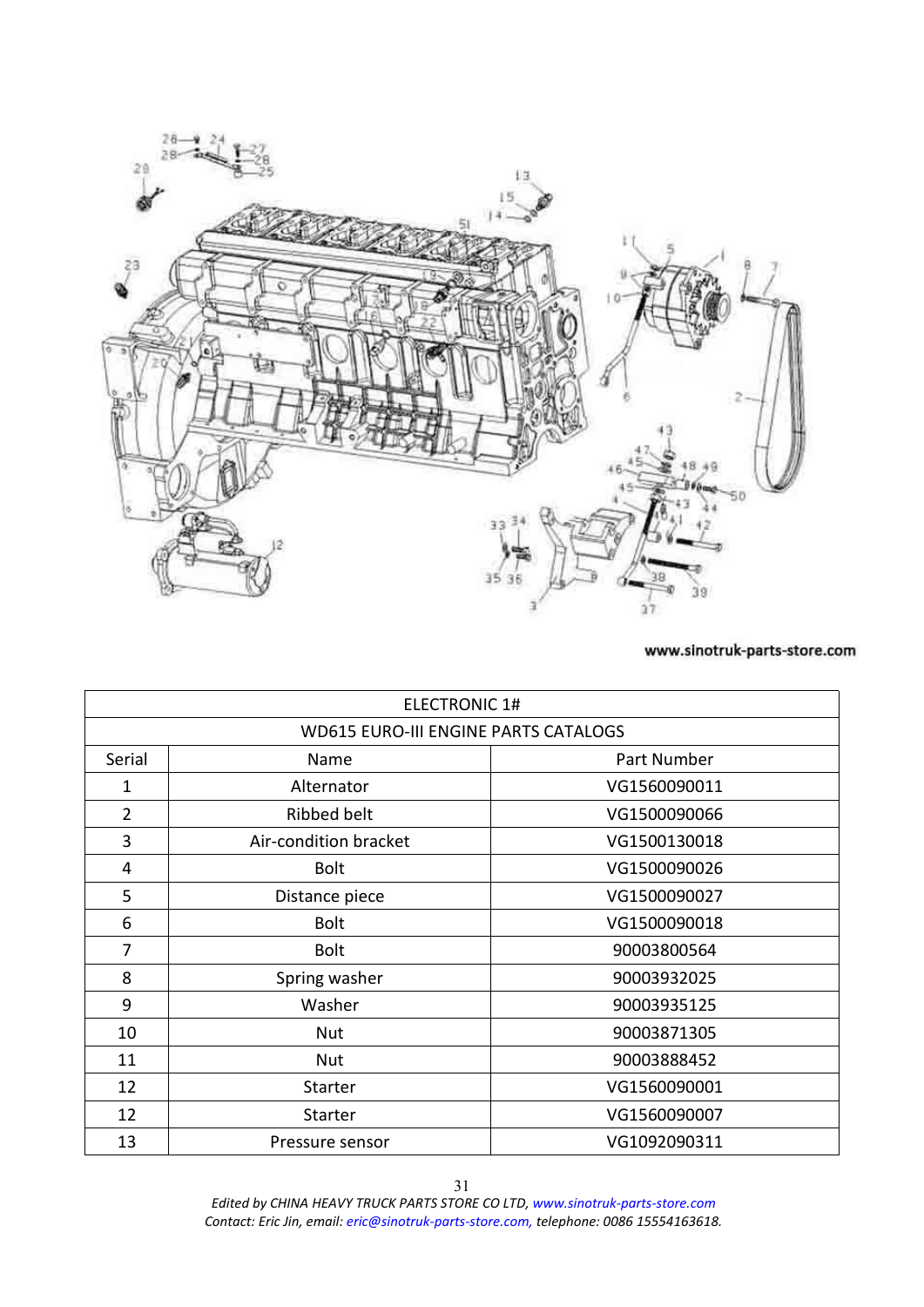| 13 | Pressure sensor         | VG1500090060  |
|----|-------------------------|---------------|
| 14 | Washer                  | VG2600080275  |
| 15 | Washer                  | 90003930261   |
| 16 | Temperature sensor      | R61540090003  |
| 17 | Sealing washer          | Q72316T3M     |
| 18 | Coolant temp. sensor    | R61540090004  |
| 19 | Washer                  | Q72316T3M     |
| 20 | Fuel temp. sensor       | R61540090005  |
| 21 | Sealing washer          | R61540090006  |
| 22 | Pressure sensor         | R61540090007  |
| 23 | Crankshaft speed sensor | R61540090008  |
| 24 | Clamp                   | VG1099090033  |
| 25 | <b>Bolt bush</b>        | VG1099090034A |
| 26 | <b>Bolt</b>             | 90003802307   |
| 27 | <b>Bolt</b>             | Q150B0640     |
| 28 | Spring washer           | 90014350003   |
| 29 | Wiring harness          | VG1099090004  |
| 32 | Supporting              | VG1540090091A |
| 33 | Washer                  | 90003930271   |
| 34 | Bolt                    | 90003802527   |
| 35 | Washer                  | 90014040007   |
| 36 | <b>Bolt</b>             | 90003802424   |
| 37 | <b>Bolt</b>             | 90003800568   |
| 38 | Washer                  | 90014070002   |
| 39 | <b>Bolt</b>             | 90003800575   |
| 40 | Bush                    | VG1500130019  |
| 41 | Spring washer           | 90003932025   |
| 42 | Bolt                    | 90003800568   |
| 43 | Nut                     | 90012630006   |
| 44 | Spring washer           | 90003932023   |
| 45 | Washer                  | 90003935015   |
| 46 | Spacer block            | VG1500130027  |
| 47 | Spring washer           | 90003931162   |
| 48 | <b>Bush</b>             | VG581C60018   |
| 49 | Washer                  | 90003932309   |
| 50 | <b>Bolt</b>             | 90003802424   |
| 51 | Coolant temp. sensor    | VG1500090061  |
| 51 | Plug                    | 190003962020  |
| 52 | Cover                   | VG2600090318  |
|    |                         |               |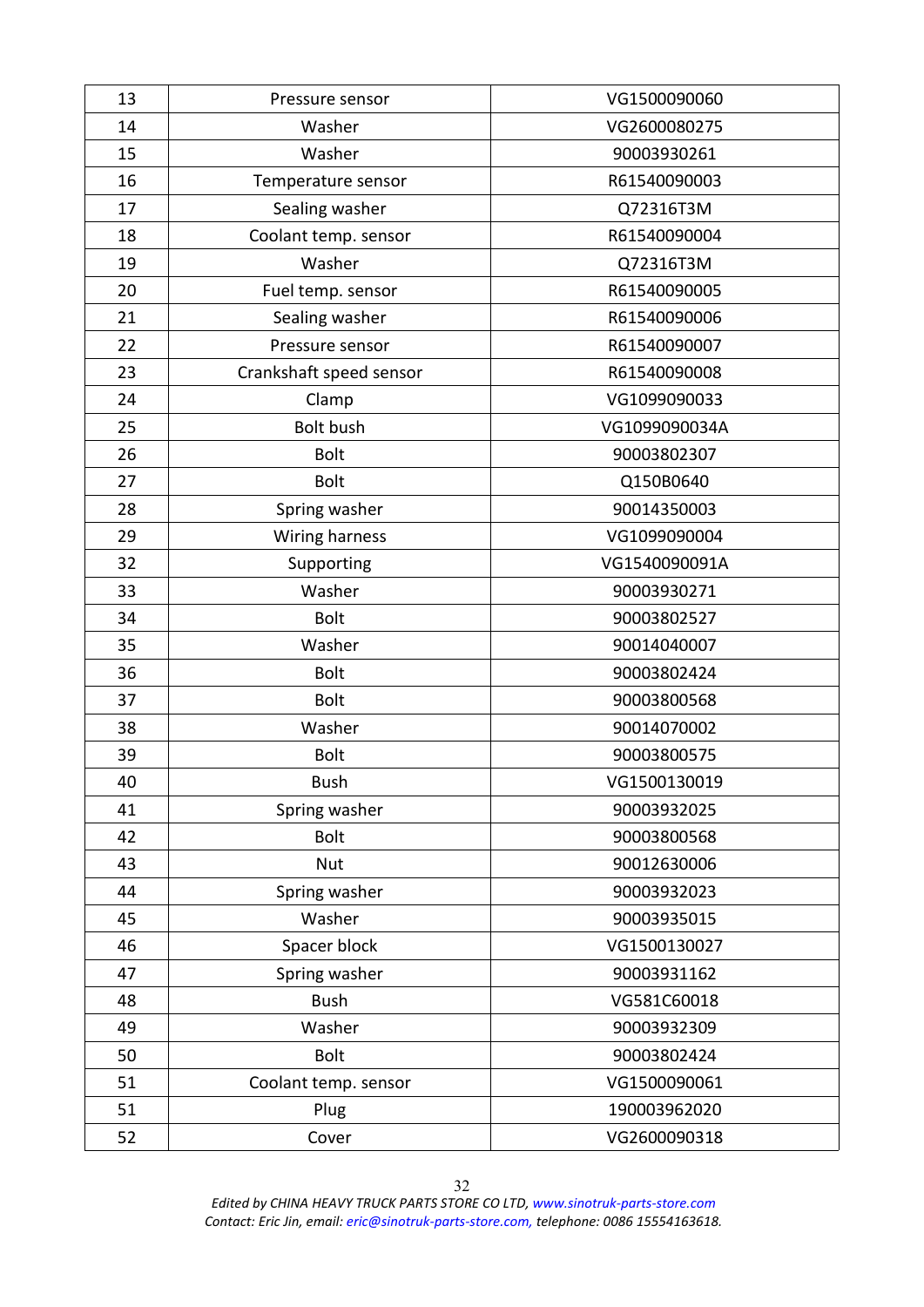<span id="page-32-0"></span>

| <b>ELECTRONIC 2#</b> |                                             |              |
|----------------------|---------------------------------------------|--------------|
|                      | <b>WD615 EURO-III ENGINE PARTS CATALOGS</b> |              |
| Serial               | Name                                        | Part Number  |
| 30                   | ECU assembly                                | R61540090002 |
| 31                   | Wiring harness                              | VG1095090009 |
| 31                   | Wiring harness                              | VG1096090009 |
| 31                   | Wiring harness                              | VG1093090009 |
| 31                   | Wiring harness                              | VG1093090901 |
| 31                   | Wiring harness                              | VG1093090904 |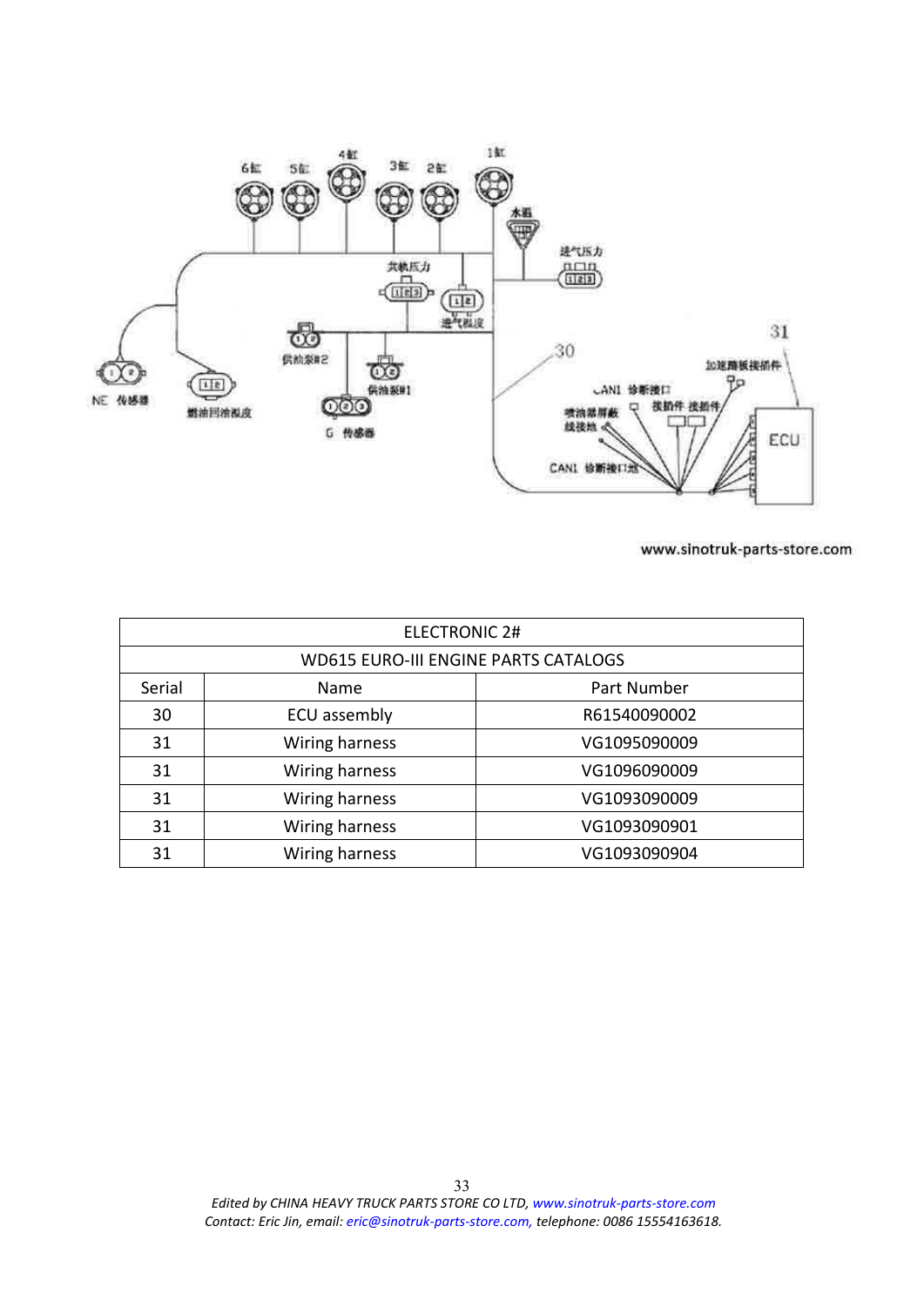<span id="page-33-0"></span>

|                                             |                | <b>OIL PAN</b> |
|---------------------------------------------|----------------|----------------|
| <b>WD615 EURO-III ENGINE PARTS CATALOGS</b> |                |                |
| Serial                                      | Name           | Part Number    |
| 1                                           | Oil pan        | VG1800150015A  |
| 1                                           | Oil pan        | VG1540150002A  |
| 1                                           | Oil pan        | VG1540150010   |
| 2                                           | Holding piece  | VG14150046     |
| 3                                           | Joint          | VG14150004     |
| 4                                           | Plug           | VG2600150108   |
| 5                                           | Washer         | 90003930261    |
| 6                                           | <b>Bolt</b>    | 90003802442    |
| 7                                           | Washer         | VG2600150106   |
| 31                                          | Wiring harness | VG1034090100   |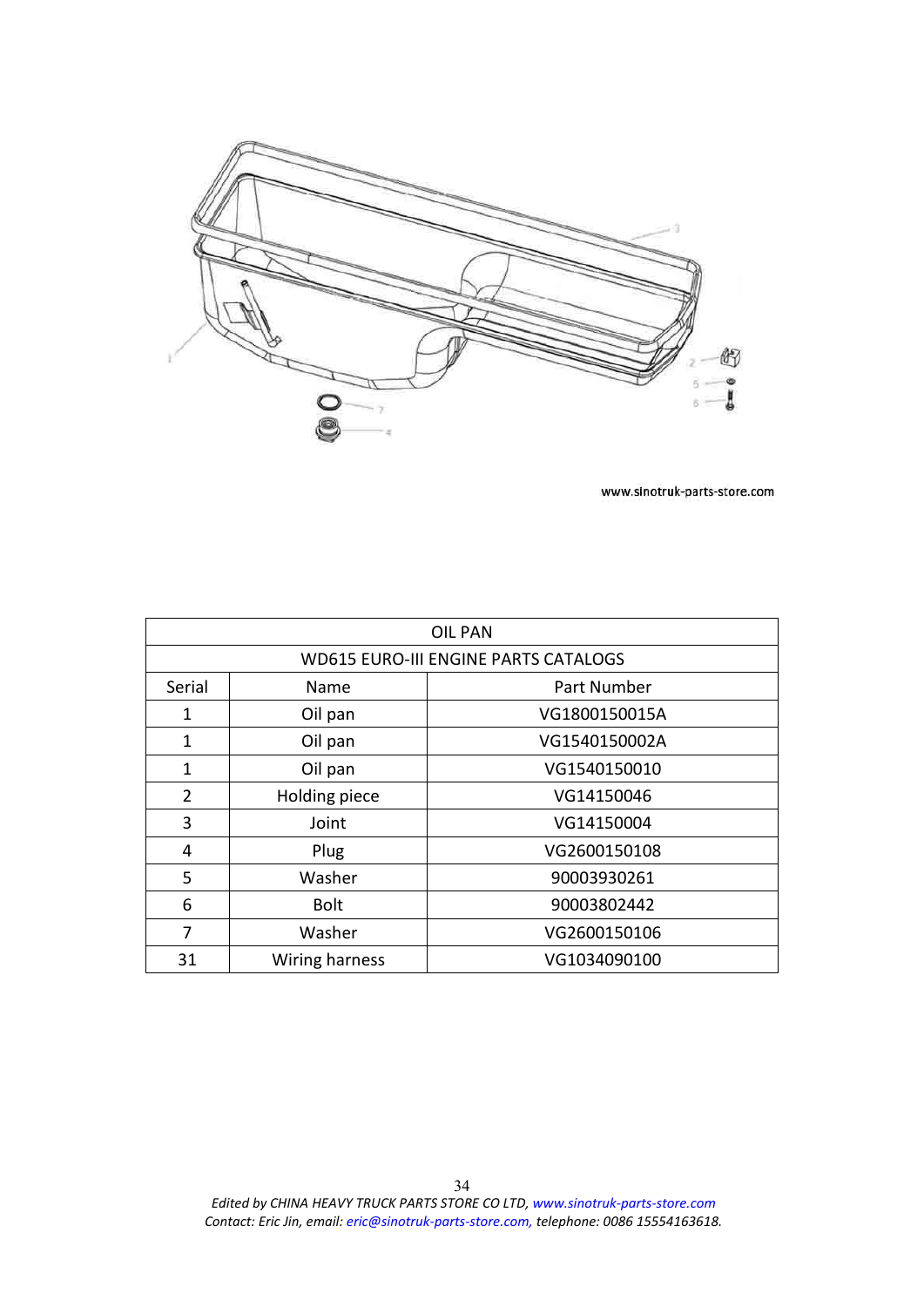

<span id="page-34-0"></span>

|                                             |                        | <b>PTO</b>    |  |
|---------------------------------------------|------------------------|---------------|--|
| <b>WD615 EURO-III ENGINE PARTS CATALOGS</b> |                        |               |  |
| Serial                                      | Name                   | Part Number   |  |
| 1                                           | Flywheel housing       | AZ1500019035  |  |
| 2                                           | Retaining ring         | 190003934310  |  |
| 3                                           | <b>Bearing</b>         | 190003311416  |  |
| 4                                           | Dowel                  | 190003901418  |  |
| 5                                           | Crankshaft gear        | VG1500019014  |  |
| 6                                           | Hex head bolt          | 190003802527  |  |
| $\overline{7}$                              | Spring lockwasher      | 190003931122  |  |
| 8                                           | Bearing cover          | VG1500019024  |  |
| 9                                           | Power take-off housing | AZ1500019031  |  |
| 10                                          | Retaining ring         | 190003933251  |  |
| 11                                          | Roller bearing         | AZ9003320122  |  |
| 12                                          | Retaining ring         | 190014570001  |  |
| 13                                          | Gear                   | VG1500019015A |  |
| 14                                          | Wave spring washer     | 190003932016  |  |
| 15                                          | Hex head bolt          | 190011350066  |  |